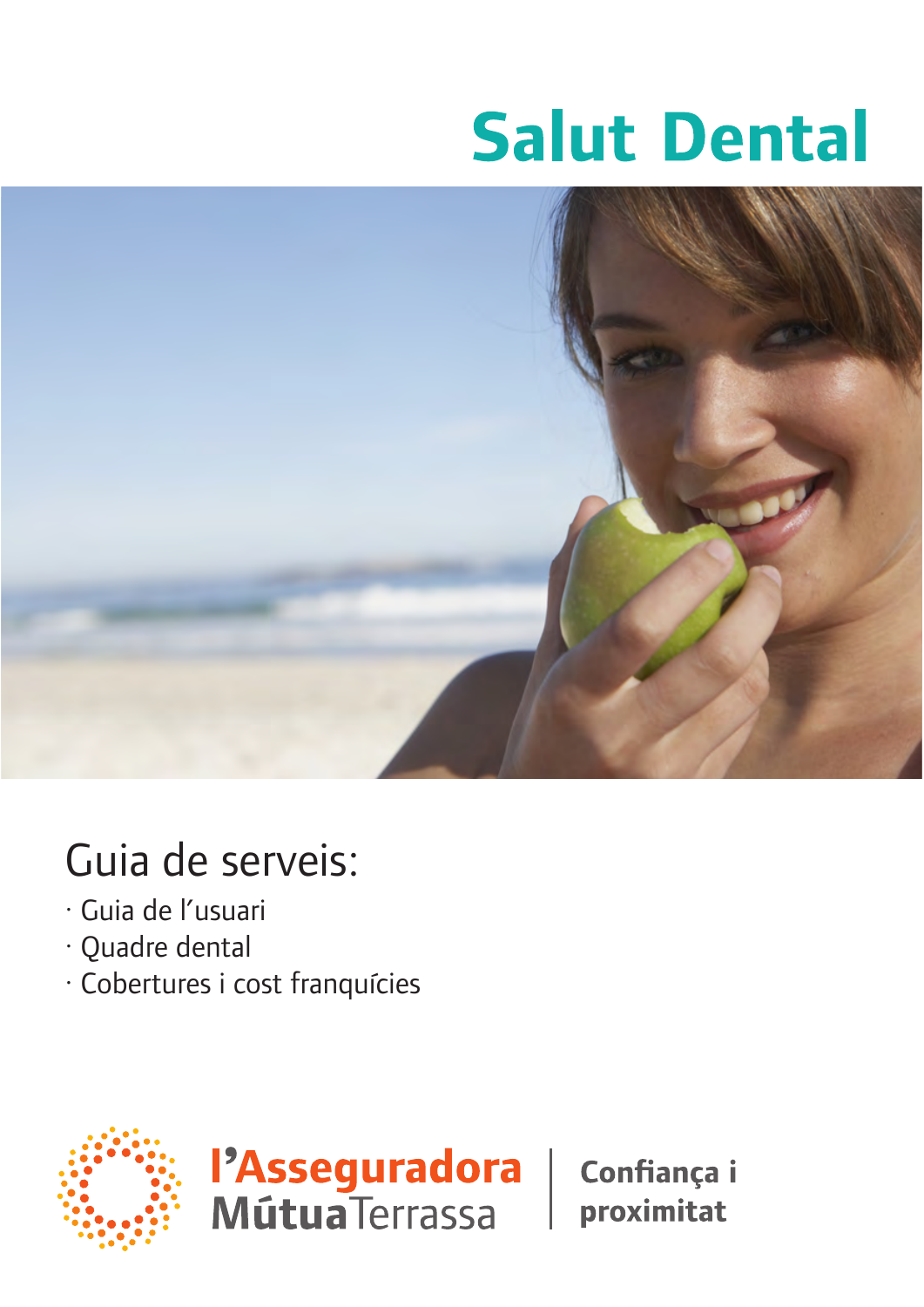# Agraïm la seva confiança en **Salut Dental**

L'equip de l'Assequradora MútuaTerrassa vol agrair la confiança dispositada en la nostra feina. Per aquest motiu hem volgut posar a la seva disposició la quia de serveis, per fer-li la vida més fàcil i sempre en benefici de la seva salut.



# **TELÈFONS I ADRECES D'INTERÈS**

LÍNIA DIRECTA D'ATENCIÓ AL CLIENT **937 36 50 60**

**937 36 70 40** SERVEI TELFÒNIC D'URGÈNCIES 24 H I D'ATENCIÓ A DESPLAÇATS

# **Informació General**

L'ASSEGURADORA MÚTUATERRASSA Av. de Jacquard 36 08222 Terrassa **Tel. 937 36 50 60 Fax. 937 36 50 69**

salut@lasseguradora.com

Quadre mèdic dental on-line:

# **www.lasseguradora.com**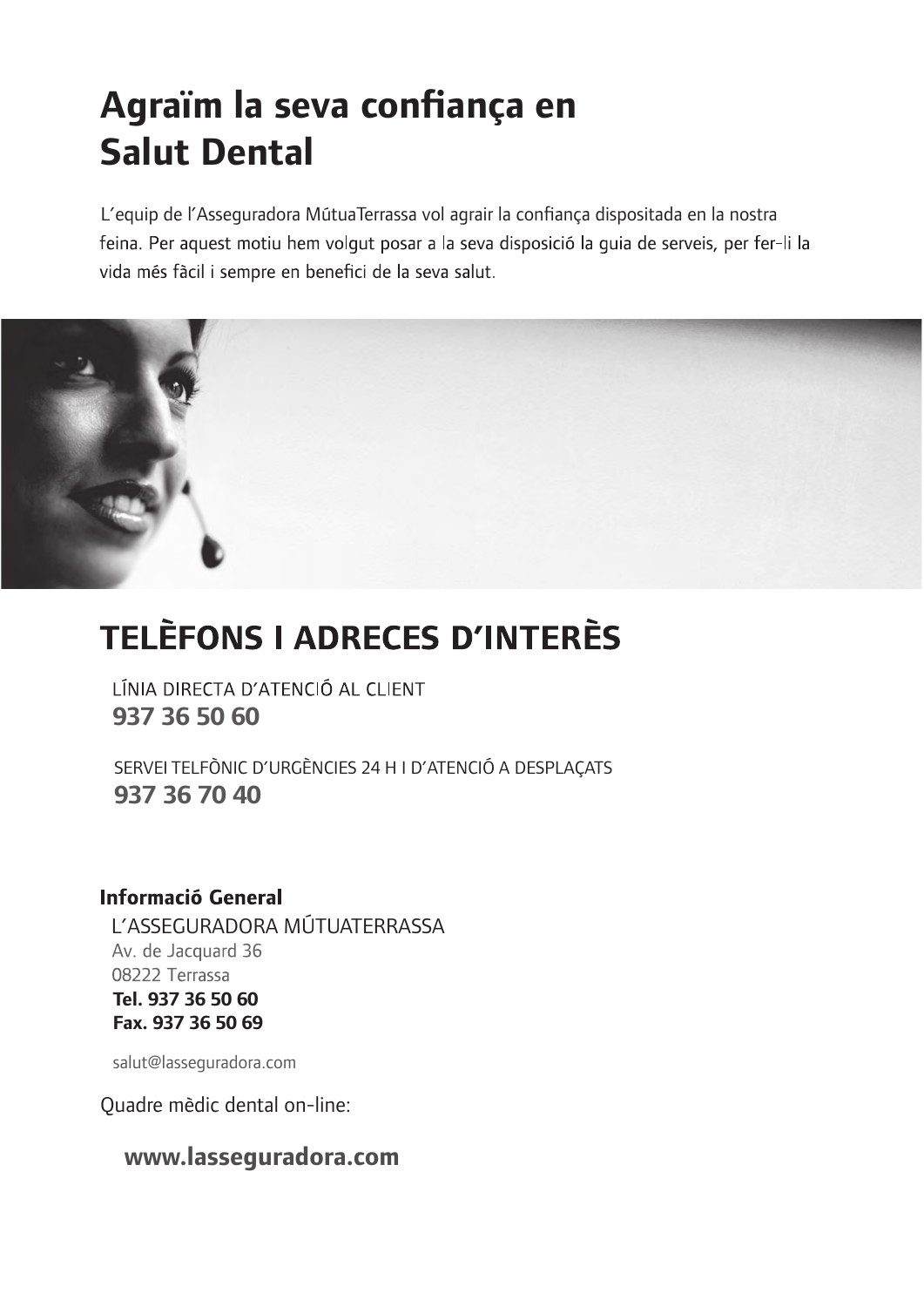# Té una urgència?

Si vostè creu que el seu problema dental no li permet esperar, truqui o bé dirigeixi<sup>-</sup>s al centre d'urgències corresponent.



Servei telefònic d'urgències 24 hores: 937 36 70 40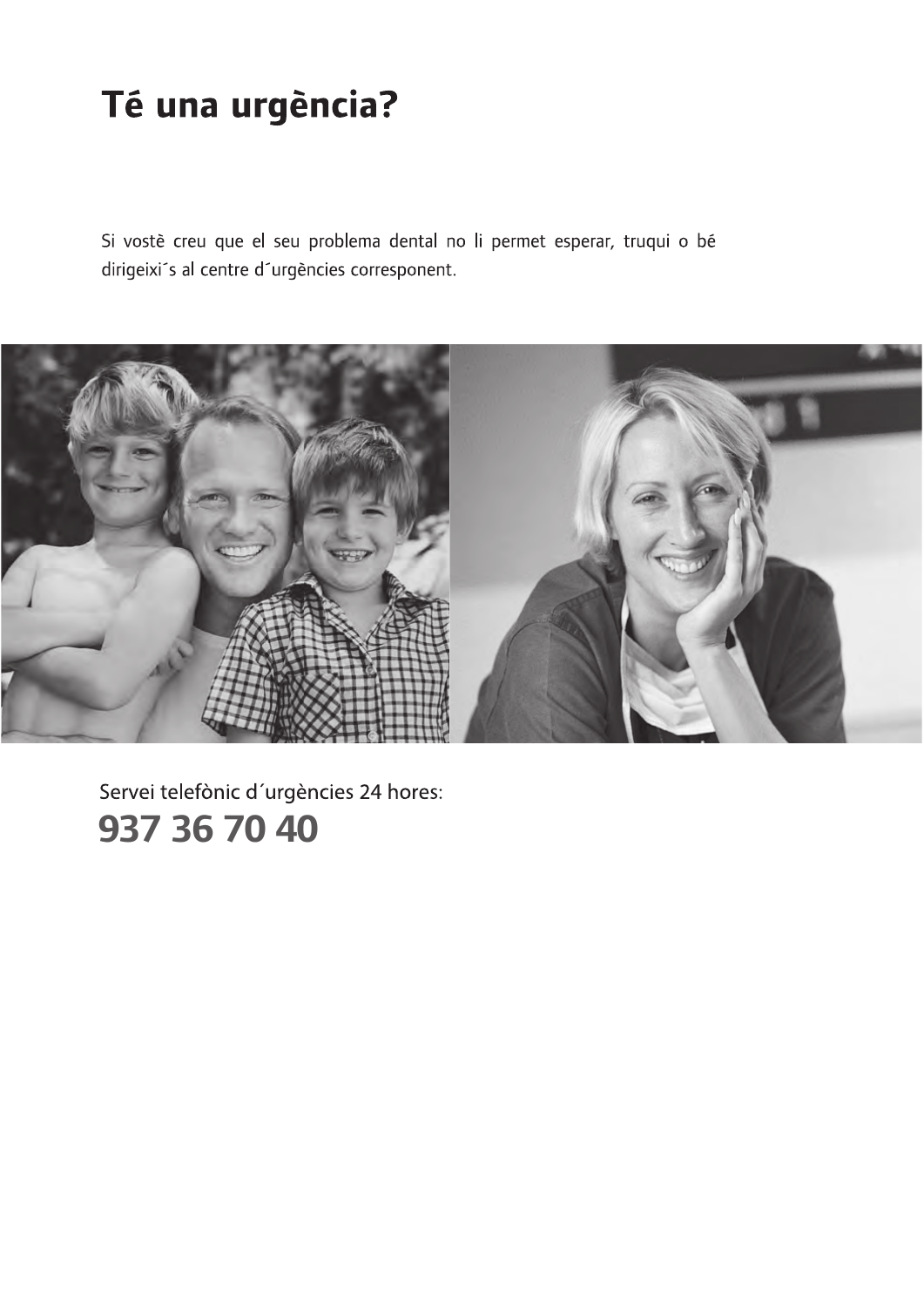# **A quin especialista m'he** d'adreçar?

Breu descripció de les especialitats per saber quin metge és més adient per a les seves necessitats



# **Odontologia General**

Tractament de les alteracions i les malalties de les dents i, per extensió, de la boca.

# **Ortodòncia**

Prevenció, tractament i correcció de les alteracions de posició, relació i harmonia de les dents i maxil·lars.

# **Implantologia**

Especialitat en la implantació en els maxil·lars de materials adequats, destinats a subjectar pròtesis dentals.

# **Periodòncia**

Tractament del conjunt de teixits que envolten i donen suport a les dents.

# **Odontopediatria**

Prevenció, diagnòstic i tractament de la patologia dental i de les altres estructures orals en els infants i els adolescents.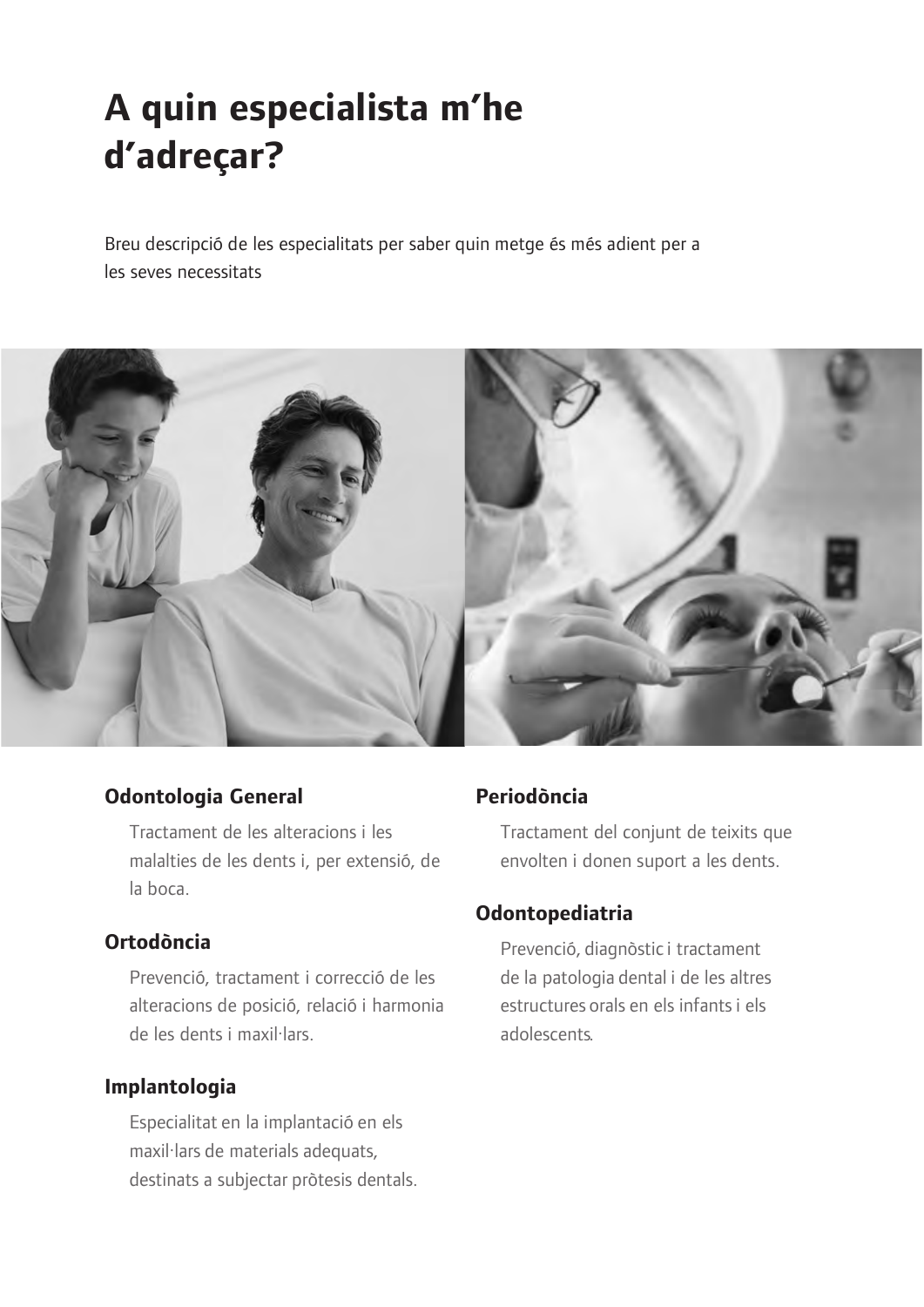#### **BARCELONA**

#### **TERRASSA**

**CA N'AURELL CENTRE DENTAL** CALLE SANT MARC 52, BAJO **936846642** OD, OR, IM, P, ED

**CAPDENT, SERVEIS ODONTOLOGICS** CALLE MIGUEL VIVES 87, LOCAL 1 **937847710** OD, OR, IM, P, OP

**CENTRE DENTAL FRANCESC MACIA** RAMBLA FRANCESC MACIA 108, 2º 1ª **937317722** OD, OR, IM, P, OP

**CENTRE DENTAL LES ESCOLES** CARRETERA CASTELLAR 38, BAJOS **937842829** OD, OR, IM

**CENTRE DENTAL PARC DEL NORD** CALLE SAN LEOPOLD 31, **937337300** OD, OR, IM, P, OP

**CENTRE DENTAL VALLPARADÍS** AVENIDA JACQUARD 25, 1º **937840123** OD, OR, IM, P

**CENTRO MÉDICO NAYADE** PASEO VEINTIDOS DE JULIO 155, LOCAL C **937887237** OD, OR, IM, P, OP

**CLÍNICA DENTAL GAUDÍ (DR. JORDI FERRE)** CALLE DR. SALVA 4, **937808138** OD, OR, IM, P, OP

**CLÍNICA DENTAL RAIS** CALLE ARQUIMEDES 255-259, **937855087** OD, IM, P, OP

**CLÍNICA GIL-VERNET MAS** PLAZA PROGRES 13, PLANTA BAJA **937890903** OD, OR, IM, P, OP

**DENTAL FIGUERAS** PLAZA DEL CELLER 11, LOCAL 6 ESQ. ESTANISLAO FIGUERAS **937312131** OD, OR, IM, P, OP

**DENTAL GALILEO** CALLE GALILEO 98, BAJOS **937883514**

OD, IM, P

**DENTALSILK** RAMBLA FRANCESC MACIA 116-118, 1º 2ª **937857766** OD, OR, IM, P, OP

**DR. ESCAMILLA MOS, JESUS** PLAZA MARAGALL 5, BAJOS **937832130** OD

**ESTOCLÍNIC** RAMBLA FRANCESC MACIÀ 1, BAJOS **937356628** OD, OR, IM, P, OP

**NOVADENTAL** CALLE BALDRICH 74, LOCAL **937864678** OD, OR, IM, P, OP

**ROCAMORA DENTAL** AVENIDA ABAT MARCET 43, 1 -2 **937885706** OD, IM, P

**SALUT I MÉS** PLAZA NOVA 5, LOCAL 7 BAJOS **937368773** OD, OR, IM, P, OP

#### **ABRERA**

**CLINICA DENTAL BATIDENT** PLAZA OLIVERAS 5, BAJOS **937701510** OD, OR, P, OP

#### **ALELLA**

**CLÍNICA DENTAL SANIDENTS** RAMBLA ÀNGEL GUIMERÀ 58, **937824412** OD, OR, IM, P, OP

#### **ARENYS DE MAR**

**CLÍNICA RESTREPO** PASEO XIFRE 1, ENTRESUELO - 3 **937957382** OD, OR, IM, P

**DR. MASIP VILALTA, EDUARDO** CALLE RIERA BISBE POL 33, 2 1º **933506488** OD, OR, IM, P, OP

**PUNT DENTAL ARENYS** CALLE BISBE POL 3, LOCAL **937923691** OD, OR, IM, P

#### **BADALONA**

**CLINICA DENTAL BARUDENT** CALLE INDEPENDENCIA 138, LOCAL **933977605** OD, OR, IM, P

**CLÍNICA DENTAL J. PERALTA** CALLE DON PELAYO 17, BAJOS **933871239** OD, OR, IM, P, OP

**CLÍNICA DENTAL SALUT** AVENIDA ALFONSO XIII 260, 1º 2ª **933988575** OD, IM, P, OP

**CLÍNICA DENTAL ULL-DENT** CALLE PERE III 11, BAJOS **933955385** OD, OR, IM, P, OP, ED

**DRA. REAL GARCIA, ELENA** AVENIDA MARQUES DE SANT MORIS 159, LOCAL - BAJOS **933838130** OD, OR, IM, P, OP

**TRAFALGAR CENTRE DENTAL I IMPLANTOLOGIC** PLAZA TRAFALGAR 27, ENTLO. 3ª **933887040** OD, IM, P, OP

#### **BARBERÀ DEL VALLÈS**

**CLÍNICA DENTAL ART** PASEO DR. MORAGAS 216, ENTRESUELO 2ª **937182929** OD, OR, IM, P, OP

**CLÍNICA DENTAL DR. CARLOS RYMER VALLEJO** RONDA DEL ESTE 40, BAJOS **937291574** OD, OR, IM, P

#### **BARCELONA**

**ADE CLÍNICA CENTRAL** CALLE BRUC 103, **934760630** OD, OR, IM, P, ED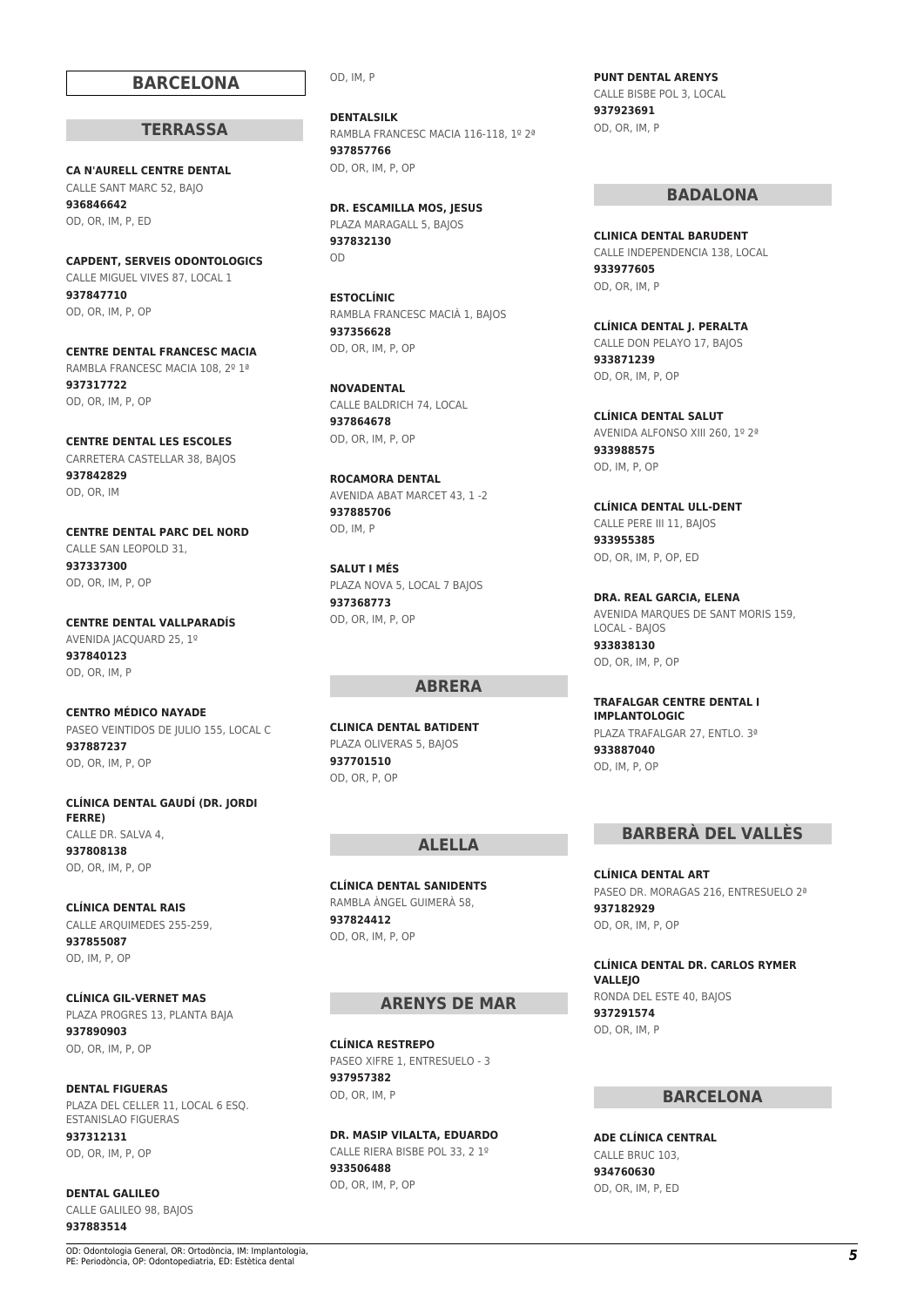**ADE CLÍNICA HEPLER BONE** CALLE ROMAN MACAYA 22-24, **934456565** OR, IM, P, ED

**AMESA DENTAL** CALLE GRAN VIA DE LES CORTS CATALANES 680, 2ª 4ª **932701136** OD, OR, IM, P

**CENTRO ODONTOLOGICO DRA. REAL** CALLE GRAN DE SANT ANDREU 366, BAJOS **933118130** OD, OR, IM, P, OP

**CENTRO ODONTOLOGICO DRA. REAL** PASEO FABRA I PUIG 129-131, LOCAL **933407692** OD, OR, IM, P, OP

**CENTRO ODONTOLOGICO EURODENTAL** CALLE SAN SEBASTIAN 22-24, BAJOS **933459316** OD, OR, IM, P, OP

**CLÍNICA CUADROS** CALLE ANTONIO MACHADO 20, 1º 3ª **934274676** OD, OR, IM, P, OP

**CLÍNICA DENTAL MOLINA** CALLE CALABRIA 94, LOCAL **934252346** OD, OR, IM, P, OP

**CLINISANTS** CALLE JOAN GÜELL 26, LOCAL 2 **934911175** OR, OP

**DR. BAITO BARRIO, ANGEL** PLAZA BONANOVA 11, ENTRESUELO 1º **932118340** OD, OR

**DR. BARRADO GUTIERREZ, CARLOS** CALLE CONSELL DE CENT 194, **933230702** OD, IM, P

**DR. BIOSCA MORENO, JOSE RAMON** AVENIDA VALLCARCA 151-161, PISO 1 DESPACHO 57 **934187864** OD, OR, IM

**DR. MASIP SANTURIO, CARLOS** CALLE CRAYWINCKEL 2, ESC. A 1º 2ª **934170294** OD, OR, IM, OP

**DR. PARIS CENZANO, JORDI** AVENIDA MERIDIANA 180, ENTRESUELO - 6 **934085107**

OD, IM, P

**DR. SABATER CAMACHO, FRANCISCO** CALLE MUNTANER 22, BAJOS 1ª **934537915** OD

**DR. SEVILLA OTEGUI, ANIBAL SERGIO** CALLE ROCAFORT 196, LOCAL **932264207** OD, IM, P

**INCADEN** PASEO SAN JUAN 48, BAJOS **932311216** OD, OR, IM, P

**MAXIDENTAL** CALLE CALABRIA 73, BAJOS **934233419** OD, OR, IM, P, OP

**PRIMERA DENTAL** CALLE RAMON TURRO 93, BAJO **933099509** OD, OR, IM, P

**RIQUELME DEL VALLE ODONTOLOGIA** CALLE COPERNICO 47, 1º ENTLO. 4ª ESQ. MUNTANER **932002294** OD, OR, IM, P

#### **BEGUES**

**CLÍNICA NOVADENT BEGUES** CALLE TEODORO BOSCH 7, ESC. C **936392000** OD, OR, IM, P, OP

#### **BERGA**

**CENTRE DENTAL BERGA** CALLE GRAN VIA 99, BAJOS **938222055** OD, OR, IM, P, OP

**CLÍNICA DENTAL BERGA** CALLE PERE II 7, BAJOS - A **938221011** OD, IM, P, OP

#### **CALAF**

**CLÍNICA DENTAL ALTA SEGARRA** CALLE RAVAL SANT JAUME 35, BIS BAJOS **938681307** OD, OR, IM, P, OP

#### **CALDES DE MONTBUI**

**CEMAV DENTAL** PLAZA CATALUNYA 9, **930138018** OD, OR, IM, P, OP

**CLÍNICA AVELLANEDA DENTAL** PLAZA MARQUES CARLES SANLLEHY 5, **635949402** OD, OR, IM, P, OP, ED

**CLÍNICA DENTAL AYUSO & SCHISANO** CALLE AVEL·LI XALABARDER 17, **938665506** OD, IM, P, OP

**CLÍNICA DENTAL DRA. TORRENT - CALDES** PLAZA DE LA IGLESIA 5, ESC. A - 1º 4ª **938652653** OD, IM, P

#### **CARDEDEU**

**POBLESEC CLÍNICA DENTAL** CARRETERA DE DOSRIUS 190, LOCAL 1 **938455259** OD, OR, IM, P, OP

#### **CARDONA**

**CENTRE DENTAL CARDONA** CALLE FERIA 6, BAJOS **938684018** OD, OR, IM, P, OP

#### **CASTELLAR DEL VALLÈS**

**CLÍNICA DENTAL PARK CASTELLAR** CALLE PORTUGAL 1. **937142195** OD, P, OP

**DENTA VALLES** CALLE BARCELONA 5, LOCAL 2 **937158910** OD, OR, IM, P

#### **CASTELLBISBAL**

**CLÍNICA PENTADENT** CALLE MAJOR 15, **937723367** OD, IM, P, OP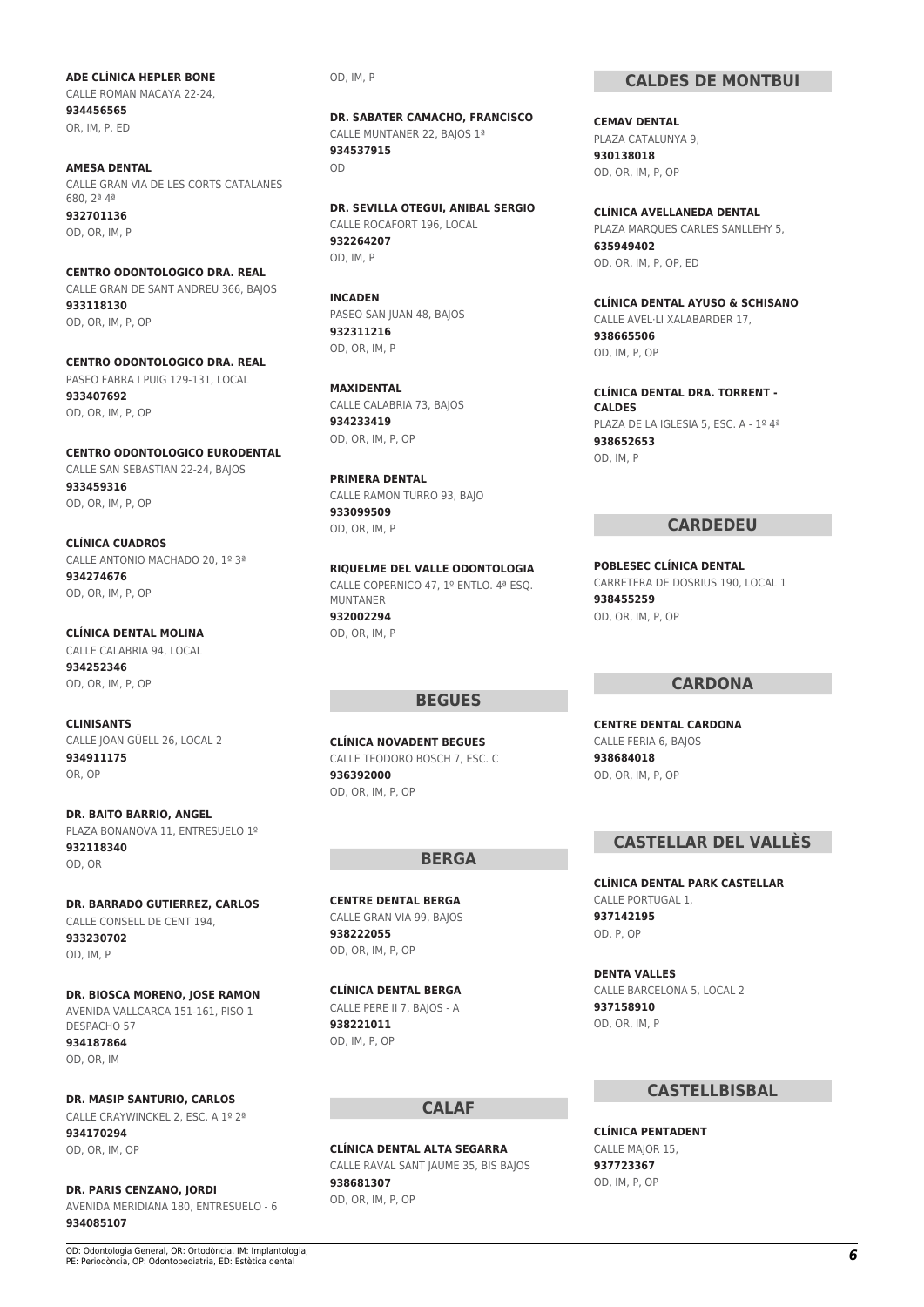#### **CASTELLDEFELS**

**CENTRO DENTAL DR. DE PABLO** CALLE DR. TRUETA 56, B BAJOS **936640552** OD, OR, IM, P, OP

**CLÍNICA CASTELLDEFELS** AVENIDA 300 20, **936363737** OD, IM, P, OP

**CLÍNICA DENTAL CASTELL** CALLE DR. FERRAN 6º, 1º 4ª **936654291** OD, OR, IM, P, OP

**CLINICA MAR** RAMBLA JOSEP TARRADELLAS 10, **936646161** OD, OR, IM, P, OP, ED

**DRA. VALLCORBA RIGAU, MARTA** AVENIDA CONSTITUCION 127-133, ESC. A - 1º 1ª **936654847**

OD

**INSTITUT ODONTOLOGIC MEDITERRANI** AVENIDA MANUEL GIRONA (ENTRADA C/ MAJOR) 13, 5 PLANTA BAJA **936342222** OD, OR, IM, P, OP

#### **CERDANYOLA DEL VALLÈS**

**CLÍNICA DENTAL ICROME** RAMBLA MONTSERRAT 6, BAJOS **936918321** OD, IM, P

**DRA. GRANDOSO DE PEDRO JUAN, CLARA Mª** PLAZA ENRIQUE GRANADOS 9, 1º 2ª **935910067** OD, OR, IM, P, OP

**LA DENTISTA** CALLE TORRAS I BAGES 4, **935863113** OD, OR, IM, P, OP

#### **CORNELLÀ DE LLOBREGAT**

**CLINICA DENTAL RAMBLA** RAMBLA ANSELM CLAVE 8, **933777158** OD, IM, P, OP

**DENTAL CLINIC DENCOR** CALLE CINEMA BEL 3, BAJOS **933771344** OD, OR, IM, P

**DRA. SACOTO NAVIA, MARIANA DE JESUS** CALLE MIRANDA 75, ESC. B - 1º 1ª **934711750** OR, IM, P

#### **CUBELLES**

**CLÍNICA DENTAL SOTO GRAU** CALLE ROCACRESPA 27-29, 1º 3ª **938952374** OD, OR, IM, P, OP

#### **ESPARREGUERA**

**CENTRE MEDIC CREU BLAVA** AVENIDA MIL. LENARI 6, BAJOS **937776353** OD

**CLÍNICA DENTAL GONZÁLEZ DELCAN** AVENIDA FRANCESC MARIMON 90, 2 **935347941** OD, OR, IM, P, OP

#### **ESPLUGUES DE LLOBREGAT**

**DENTITEB** CALLE MESTRE JOAN CORRALES 67, **934705310** OD, OR, IM, P, OP

**DR. CANO ROMERO, TEO** CALLE MESTRE JOAN CORRALES 67, ENTLO. 4ª **933723665** OD, OR, IM, P, OP

#### **FRANQUESES DEL VALLÈS (LES)**

**CLÍNICA MG DENTAL** CARRETERA DE RIBES 4, LOCAL 3 Y 4 **930279697** OD, OR, IM, P, OP, ED

#### **GARRIGA (LA)**

**CENTRE MEDIC DR. VALLS** CARRETERA NOVA 125, **938605858** OD, OR, IM, P, OP

#### **GAVÀ**

**CLÍNICA DENTAL GAVA** RAMBLA SALVADOR LLUCH 12, 1-3 **936626577** OD, OR, IM, P, OP

**CLÍNICA DENTAL GUIFRÉ EL PELOS** CALLE GUIFRE EL PELOS 14, **936336647** OD, OR, P, OP

**DRA. REBORDOSA GARCIA, LAIA** AVENIDA DEL MAR 10, LOCAL 7 **936330053** OD, OR, IM, P, OP

#### **GELIDA**

**SMILE DENTAL** CALLE ONZE DE SETEMBRE 22, LOCAL **937083162** OD, OR, IM, P, OP

#### **GRANOLLERS**

**CEMAV DENTAL** CALLE AGUSTÍ VINYAMATA 7-9-11, **936934459** OD, OR, IM, P, OP

**CLÍNICA DENTAL IÑIGO** CALLE ALFONS IV 78, LOCAL **938700088** OD, OR, IM, P, OP

**CLINICA DENTAL RICARD TRAYTER** CALLE CAMÍ VELL DE CANOVELLES 80, BAJOS **938465606** OD, OR, IM, P, OP

**CLÍNICA DENTAL YAGÜE** CALLE ROGER DE FLOR 76, **938606648** OD, OR, IM, P, OP

**COI GRANOLLERS** CALLE FRANCESC MACIA 61, BAJOS BIS **938794453** OD, OR, IM, P, OP

**MEDICAL SERVICES ACTIVITA** CALLE JOAN PRIM 136-146, **938401702** OD, OR, IM, P, OP

#### **HOSPITALET DE LLOBREGAT (L')**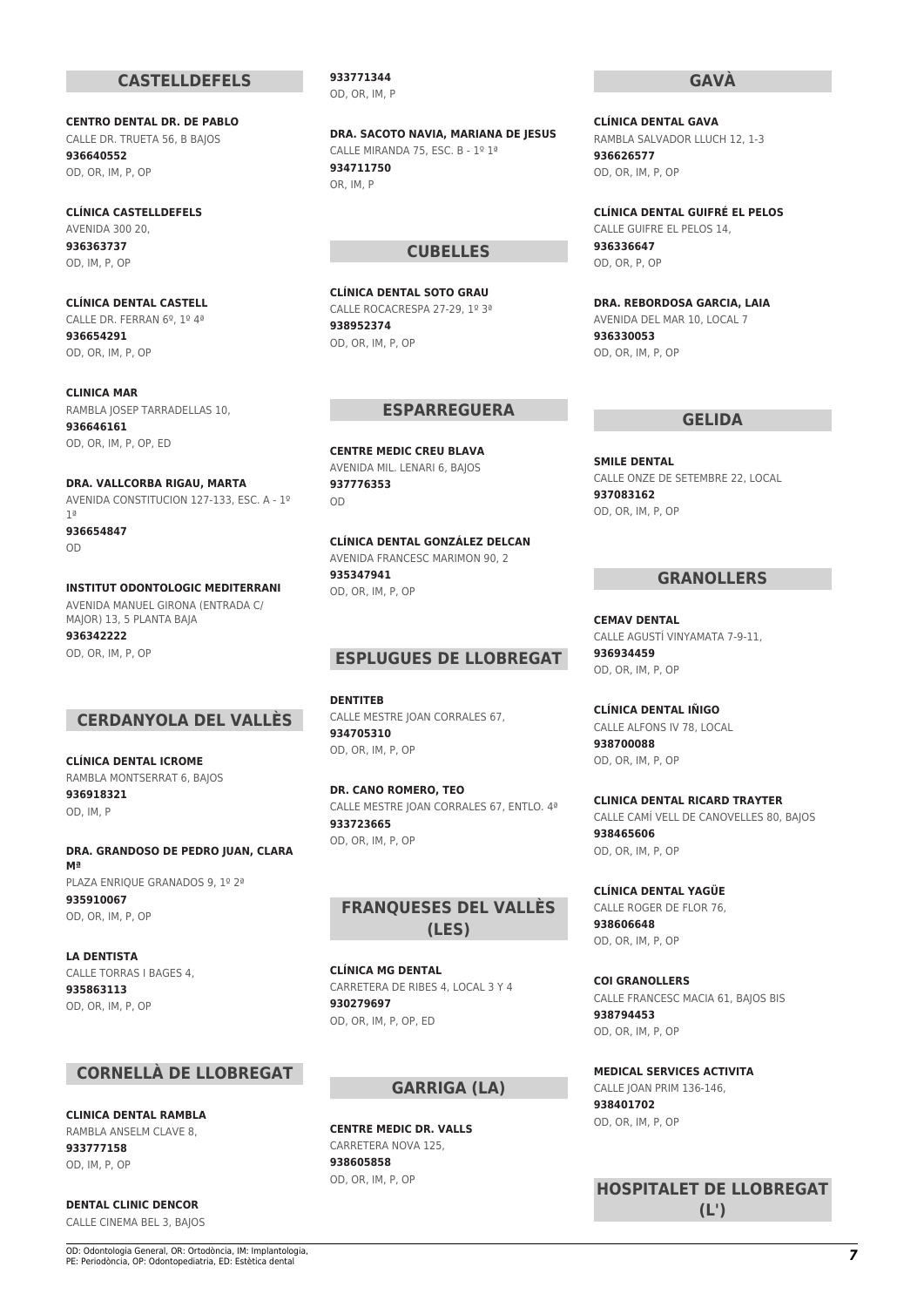**CENTRE NOU MEDIC** AVENIDA DEL BOSQUE 25, **934373322** OD, IM, P

**CLÍNICA DENTAL GALINDO** TRAVESIA TRAVESERA DE LES CORTS 44, **932529139** OD, OR, IM, P, OP

**CLÍNICA DENTAL JOVENTUT** CALLE JOVENTUT 67, BAJOS **933315111** OD, OR, IM, P, OP

**CLÍNICA DENTAL PEL BARRI** CALLE MOSSÈN JAUME BUSQUETS 21-23, **691027573** OD, OR, IM, P, OP

**CLÍNICA ODONTCLASS** AVENIDA PAU CASALS 6, LOCAL 2 **932615799** OD, OR, IM, P, OP

**DR. LABORI CLAVAGUERA, FRANCISCO JAVIER** CALLE AGUAS DEL LLOBREGAT 127, 1º 1ª **934371905** OD, OR, IM, P, OP

**DR. VILA SANCHEZ, RAMON** CALLE CASTELLVELL 2, LOCAL **934482568** OD, OR, IM, P, OP

**NACAR CLINICAS DENTALES** CALLE ARQUITECTURA 28, **934329229** OD, OR, IM, P, OP

**P&D DENTAL** RAMBLA JUST OLIVERAS 56, 2º 2ª **933377714** OD, OR, IM, P

#### **IGUALADA**

**CLÍNICA DENTAL BPR** CALLE SANT CARLES 33, BAJOS **938067868** OD, OR, IM, P, OP

**CLINICA DENTAL SANT AGUSTI** AVENIDA MESTRE MUNTANER 72, BJOS **938030610** OD, IM, P, OP

#### **LLAGOSTA (LA)**

**CLÍNICA DENTAL LA LLAGOSTA** CALLE JAUME BALMES 1, BAJOS **935606380** OD, OR, IM, P, OP

#### **MALGRAT DE MAR**

**CLÍNICA DENTAL CATAR** CALLE DESCLAPERS 6, BAJOS **937619088** OD, OR, IM, P

#### **MANRESA**

**CENTRE QUIRURGIC DENTAL PASSEIG** PASEO PERE III 83, ENTRESUELO **938746851** OD, OR, IM, P, OP

**CLÍNICA DENTAL FOLCH - CARO** AVENIDA TUDELA 21-23, BAJOS **938771343** OD, OR, IM

**DENTAL PLAÇA CATALUNYA** CALLE PINTOR BASIANA 5-7, LOCAL **938726709** OD, OR, IM, P, OP

**DRA. GOMIS SUBIRÁ, MONTSERRAT** PLAZA INDEPENDENCIA 6, 1º **938724587** OD

**JUNYENT ESTUDI DENTAL** CALLE ABAT OLIVA 64, LOCAL **935242524** OD, OR, IM, P, OP

**SIDENT** CALLE GUIFRE EL PELOS 49, BAJOS **938733233** OD

#### **MARTORELL**

**CENTRO MÉDICO ESMA** AVENIDA CAMI FONDO 16, BAJOS **937740762** OD, OR, IM, P

**DR. BRESCO SALINAS, VICENTE MIGUEL** CALLE JOSEP TARRADELLAS 1, 1º 2ª **937753557** OD, IM

#### **MASNOU (EL)**

**CLÍNICA DENTAL BELL-DENT** CALLE ROSA SENSAT 8, LOCAL 3 **935405610**

OD, OR, IM, P, OP

**CLÍNICA DENTAL EL MASNOU** CALLE ITALIA 1, DESPACHO 10 **935403244** OD, OR, IM, P, OP

**DR. CLAVILLÉ INGLES** CALLE SANT MIQUEL 28, LOCAL **935556364** OR

#### **MATADEPERA**

**CENTRE DENTAL MATADEPERA** PLAZA CAL BALDIRÓ 2, **937300546** OD, OR, IM, P, OP

**MIN CENTRE DENTAL** CALLE SANT JOAN 80, LOCAL **937301794** OD, OR, IM, P, OP

#### **MATARÓ**

**ABADEN MATARO** CAMINO RAL 464, **936559823** OD, OR, IM, P

**CLÍNICA DENTAL GEMMA VILARET** CALLE RAMBLA 42, 1º 2ª **937961519** OD, OR, IM, P

**CLÍNICA DENTAL PAREDES** CALLE ESTEVE ALBERT 6, ESC. D LOCAL 10 (ESQ. JULIA GUAL) **937998168** OD, IM, P, OP

**CLÍNICA MARDENTAL** RONDA ALFONSO X EL SABIO 152, LOCAL **937961017** OD, IM, P, OP

**CLINIMAT CLÍNICA DENTAL** RONDA PRESIDENT FRANCESC MACIÀ 64, BAJOS **937573940** OD, OR, IM, P, OP, ED

**DR. MARMOL MASTRANGELO, PABLO JOSE** CALLE CAMI RAL 377, ENTLO. 2ª **937553095** OD, OR, IM, P, OP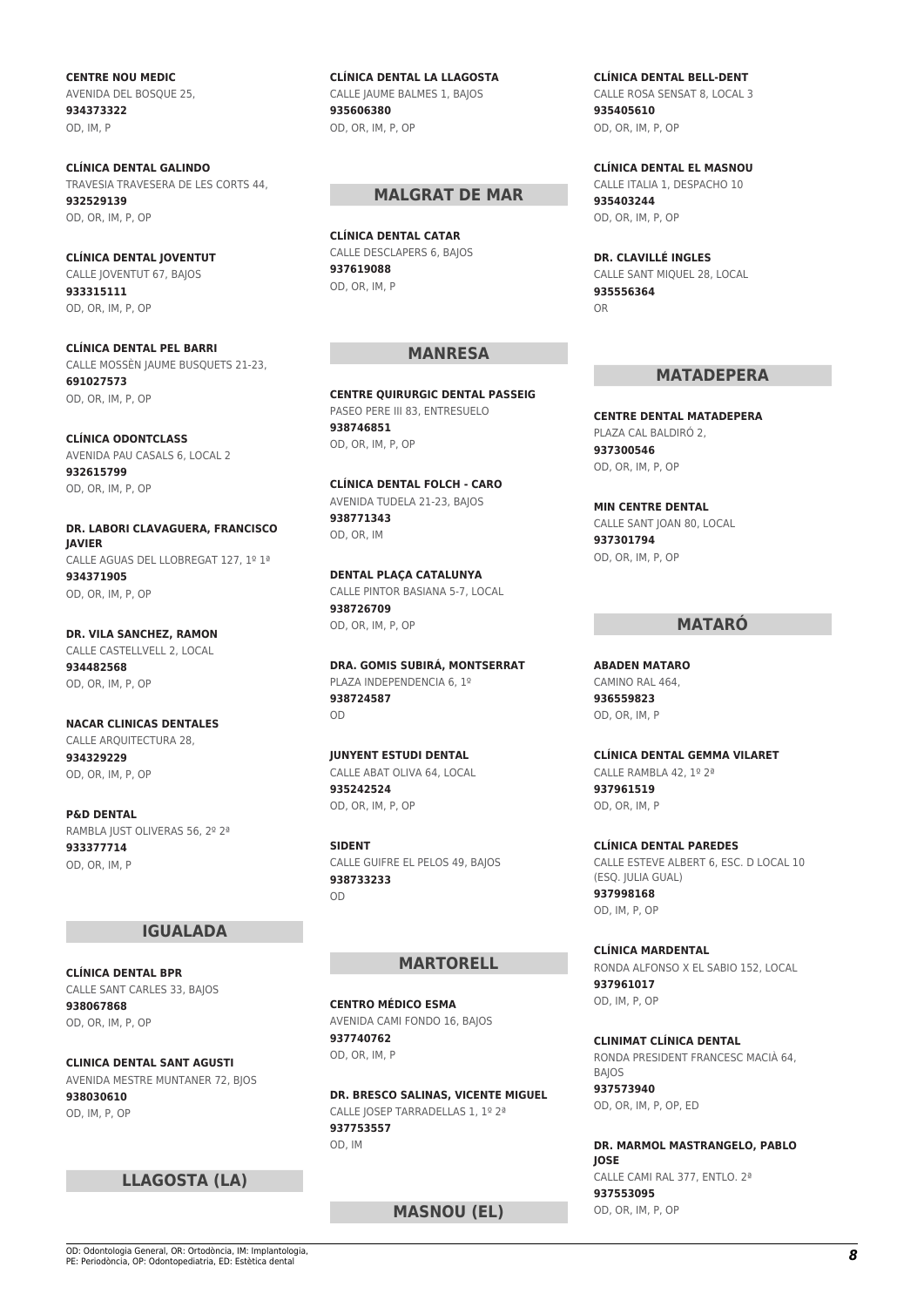**INSTITUT CIMAX** CALLE SANT BENET 8, **937562185** OD, IM, P

**INSTITUT DENTAL MATARO** CALLE SANTA TERESA 47, LOCAL **930134512** OD, OR, IM, P

#### **MOLINS DE REI**

**CLÍNICA DENTAL LA GRANJA** RAMBLA DE LA GRANJA 8, LOCAL 3 **936689174** OD, IM, P

**DR. CIRACH GELABERT, RAMON** CALLE RAFAEL DE CASANOVAS 16, **936684813** OD, OR, IM, P, OP

#### **MOLLET DEL VALLÈS**

**CENTRO DENTAL ALFRA** CALLE GAIETA VINZIA 11, ENTLO. 2ª **935703030** OD, IM, P, OP

**CLÍNICA CUADROS MOLLET** AVENIDA RIVOLI 42, 1º 2ª **934274676** OD, OR, IM, P, OP

**CLINICA DENTAL VALLES** RAMBLA POMPEU FABRA 43, **935793261** OD, IM, OP

**CLÍNIQUES D'ODONTOLOGIA AVANÇADA NATURE DENTAL** RAMBLA NOVA 27, RAMBLES **935934657** OD, OR, IM, P, OP

**DENTAL Y MEDICINA ESTÉTICA VILLACASTÍN** CALLE BERENGUER III 11, **935701623** OD, OR, IM, P, OP

#### **MONTCADA I REIXAC**

**CLÍNICA DENTAL MONTCADA PUNT** CALLE PEP VENTURA 3, BAJOS 1 **931806750** OD, OR, IM, P, OP

**DRA. CASTELLA SATORRA, MINERVA** CALLE COLON 10-11, BAJOS **935644793** OD, OR

#### **MONTGAT**

**DENTAL GAUDÍ** PLAZA ANTONI GAUDI 5, **932776407** OD, OR, IM, P, OP

#### **OLESA DE MONTSERRAT**

**CLÍNICA DENTAL DR. A. HERNÁNDEZ MARTÍN** CALLE JOSEP ALSELM CLAVÉ 27, LOCAL **937783728** OD, IM, P

**CLÍNICA DENTAL RAIS NAYEF** CALLE ANSELM CLAVE 164, LOCAL **937785060** OD, OR, IM, P

#### **PALAFOLLS**

**PUNT DENTAL PALAFOLLS** AVENIDA COSTA BRAVA 18, **937657973** OD, OR, IM, P, OP

#### **PALLEJÀ**

**CENTRO DENTAL Y ORTODONCIA DRES. LOPEZ** RONDA SANTA EULALIA 3, BAJOS **936631584** OD, OR, IM, P, OP

#### **PALMA DE CERVELLÓ (LA)**

**CLINICA DENTAL RICARD TRAYTER** AVENIDA CATALUNYA 52, BAJOS - 2 **936720053** OD, OR, IM, P, OP

#### **PARETS DEL VALLÈS**

**CLÍNICA DENTAL SANIDENTS** AVENIDA PEDRA DEL DIABLE 2, **935623904** OD, OR, IM, P, OP

**DENTAL SANT MARTÍ** CALLE FRAY FCO. EIXIMENIS 14, BAJOS **935730071** OD, OR, IM, P, OP

#### **PIERA**

**CLÍNICA DENTAL DRA. JUANA TRIANA** CALLE INDUSTRIA 53, 1º 1ª **937788503**  $\cap$ 

**CLÍNICA DENTAL ODONTOPIERA** CALLE FOLCH I TORRES 60, **937794790** OD, OR, IM, P, OP

#### **PINEDA DE MAR**

**CENTRE MÉDIC PINEDA DE MAR** AVENIDA MONTSERRAT 33, LOCAL **937672222** OD, IM, P, OP

#### **POLINYÀ**

**CLINÍCA DENTAL KIRA FRANCH** CALLE RAMBLA 2, BAJOS **937133616** OD, OR, IM, P, OP

#### **PRAT DE LLOBREGAT (EL)**

**CLÍNICA DENTAL PLAZA BLANES** CALLE ENRIC MORERA 90, LOCAL 3 **931753946** OD, IM, P, OP

**DRA. PORTILLO SILVESTRI, Mª MARTHA** AVENIDA VIRGEN DE MONTSERRAT 112, 1º 1ª **933799840** OD, OR, IM, P, ED

**INSTITUTO DE REHABILITACION ORAL** AVENIDA VIRGEN DE MONTSERRAT 43, 1º 3ª **934786588** OD, OR

#### **PREMIÀ DE MAR**

**CLÍNICA DENTAL BALDOVÍ** PLAZA DE LA SARDANA 4, LOCAL **937521249** OD, OR, IM, P, OP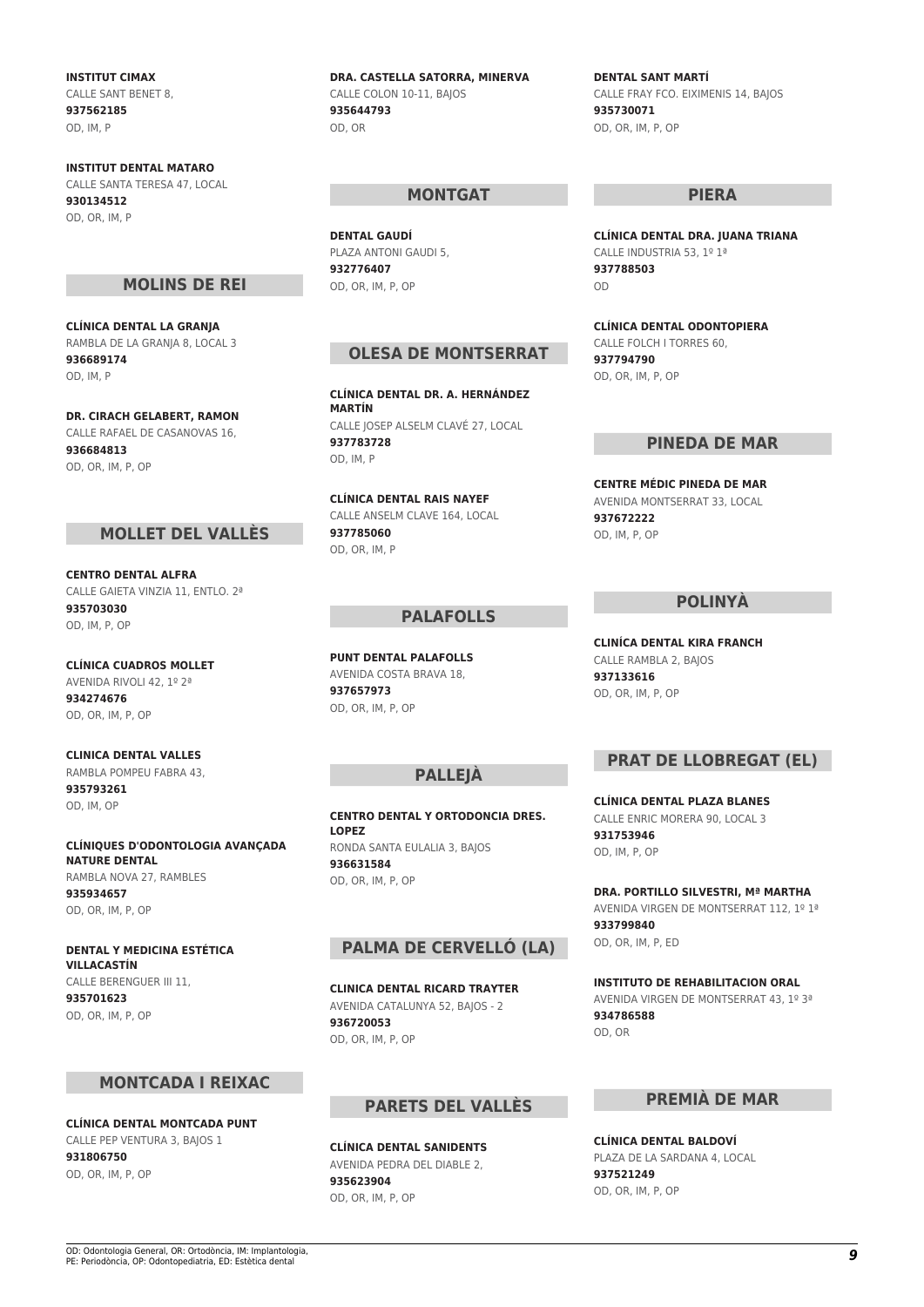**CLÍNICA MARMOL** CALLE DE L'EIXAMPLE 80, LOCAL **937517742** OD, OR, IM, P, OP

**DR. SERRA MUÑOZ, ALEJANDRO** CALLE GRAN VIA DE LLUIS COMPANYS 154-156, ENTRESUELO 3ª **937525284** OD, OR, IM, P, OP

#### **RIPOLLET**

**CENTRE ODONTOLOGIC RIPOLLET** CALLE VERGE DE MONTSERRAT 21, LOCAL 1 **935910304** OD, OR, IM, P, OP

**CLÍNICA DENTAL VIRGEN DEL PILAR** CALLE NUESTRA SEÑORA DE LOS ANGELES 17, **935944490** OD, IM, P, OP

**CLÍNICA DENTAL VIRGEN DEL PILAR** RAMBLA DE SANT JORDI 78, **935942020** OD, IM, P, OP

**FATAS DENTAL** RAMBLA LA RAMBLA DE SANT JORDI 57, LOCAL **936926811** OD, OR, IM, P

#### **ROCA DEL VALLÈS (LA)**

**CLÍNICA DENTAL LA ROCA** CALLE DE DALT 13, BAJOS **938421030** OD, OR, IM, P, OP

#### **RUBÍ**

**CENTRE QUIRURGIC DENTAL RUBI** CALLE CERVANTES 134, 1º **936992006** OD, OR, IM, P, OP

**CLIDENT GABINET DENTAL** PASEO PAU CLARIS 63, BAJOS **936993199** OD, OR, IM, P

**CLÍNICA DENTAL BARUDENT CAN ORIOL**

CALLE MARE DE DEU DE LOURDES 53, 1º 2ª **936990391** OD, OR, IM, P

**CLÍNICA DENTAL BARUDENT ESTACIO** CALLE HIST. JOSEP SERRA 15, ENTRESUELO 4ª **936990801** OD, OR, IM, P

#### **SABADELL**

**CLÍNICA DENTAL SALES** CALLE SOL 35, **937277501** OD, OR

**CLÍNICA EMMADENT** AVENIDA D'ESTRASBURG 141-143, **936248396** OD, OR, IM, P, OP

**CLÍNICA NAYEF** RONDA ZAMENHOF 90-92, **933878301** OD, OR, IM, P, OP, ED

**DR. NAUMOV NAUMOVA, DIMITRI** PLAZA LLUIS CASASSAS 1, 3º 4ª **937235100** OD, OR, IM, P

**MON DE SOMRIURES** CARRETERA BARCELONA 25, LOCAL **937277995** OD, OR, IM, P, OP

**SANIDENT ASSOCIATS** AVENIDA MATADEPERA 141, LOCAL **937156600** OD, OR, IM, P

**SANIDENT ASSOCIATS** CALLE PARE SALLARES 2, **937156600** OD, OR, IM, P

#### **SANT ADRIÀ DE BESÒS**

**CLÍNICA DENTAL DR. MUNUERA** PLAZA DE LA VILA 5, 1º 4ª **933817941** OD, OR, IM, P, OP

#### **SANT ANDREU DE LA BARCA**

**CENTRE MÉDIC SANT ANDREU** CARRETERA BARCELONA 22-28, **936825595** OD, OR, IM, P, OP

**CLINICA DENTAL PUIG & BALDRICH** CALLE SAN JOSEP ORIOL 2, LOCAL 1 **936535003**

OD, IM, P, OP

**DENTAL PALAU** CALLE PARC VALL PALAU 3, BLOQUE LOCAL 2 **936530850** OD, OR, IM, P, OP

#### **SANT BOI DE LLOBREGAT**

**AC DENTISTAS** CALLE MOSSEN JACINT VERDAGUER 92, **936540348** OD, IM, P, OP

**CLÍNICA DENTAL DR. MESTRES** CALLE GIRONA 33, 1ª 1ª **936613758** OD, IM, P

**DRA. PEDROS TARRAGONA, LAURA** CALLE LLUIS CASTELLS 24, LOCAL **936407008** OD, IM, P, OP

#### **SANT CELONI**

**CLÍNICA CUADROS SANT CELONI** CALLE TORRAS I BAGES 3, **938484114** OD, OR, IM, P, OP

**CLINICA DENTAL DRES. CARO** PLAZA VILA 18, 1º **938675551** OD, OR, IM, P, OP

#### **SANT CLIMENT DE LLOBREGAT**

**CLÍNICA SANTCLIDENT** CALLE MOLL 4 **635949402** OD, OR, IM, P, OP

#### **SANT CUGAT DEL VALLÈS**

**CLÍNICA DENTAL DR. REATO** CALLE DOCTOR MURILLO 6 B, **934637574** OD, OR, IM, P, OP

**DRA. FORTEA LAGUNA, EMMA** CALLE FRANCISCO MORAGAS 23, BAJOS **936740146** OD, OR, IM, P, OP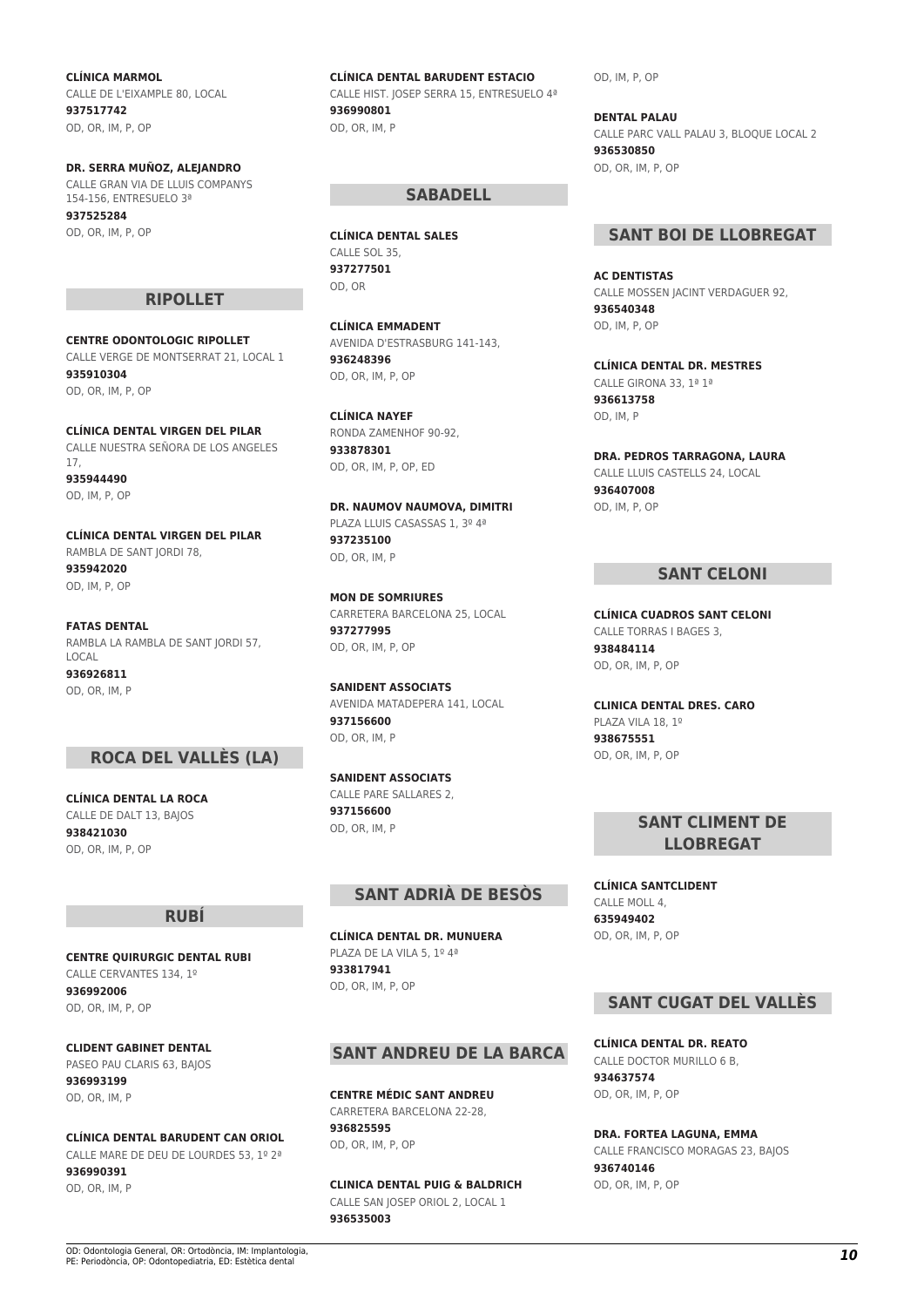**DRA. RUISANCHEZ CAPDET, ROSALIA** AVENIDA DEL ENLLAÇ 2, BAJOS 3ª **936753738** OD, OR, IM, P, OP

**LM DENTAL CLINIC** PLAZA RABBASSAIRES 2, LOCAL 8 **938588070** OD, OR, IM, P, OP, ED

#### **SANT FELIU DE LLOBREGAT**

**CLÍNICA DENTAL CLINIDENT** RAMBLA MARQUESA DE CASTELLBELL 44, **936325886** OD, OR, IM, P, OP

**CLÍNICA DENTAL DR. MESTRES** CALLE RICARD RIBAS 7, **936666250** OD, IM, P

**CLÍNICA DENTAL DRA. SILVIA BUESA VIDAL** CALLE JOAN BATLLORI 3-5, 1º 1ª **936668294** OD, IM, P, OP

**CLINICA DENTAL MAS LLUHI** CALLE FREDERICA MONTSENY 31, BAJOS **936851604** OD, IM, P, OP

**CLÍNICA ODONTOLÓGICA FELIUDENT** CALLE FRANCESC MESTRES 1, LOCAL **936854869** OD, OR, IM, P, OP

#### **SANT FRUITÓS DE BAGES**

**CLÍNICA DENTAL SANT FRUITOS** CALLE PADRO 36, **938769554** OD, OR, IM, P, OP

#### **SANT JOAN DE VILATORRADA**

**DENTAL SANT JOAN** AVENIDA TORRENT CANIGO 29, BAJOS **938765014** OD, OR, IM, P, OP

#### **SANT JOAN DESPÍ**

**DENT-AL** PLAZA DE LA ERMITA 1-3, LOCAL **934772984** OD, OR, IM, P, OP

**NOVACLINICS CMD** CALLE MARQUES DE MONISTROL 5, LOCAL **933736360** OD, OR, IM, P, OP

#### **SANT JUST DESVERN**

**B. DENTALCLINIC SANT JUST** CALLE MARQUES DE MONISTROL 5, BAJOS **934733294** OD, OR, IM, P, OP

**INSTITUTO DENTAL LA MALLOLA** CALLE MAIOR 5. **934733718** OD, IM, P

#### **SANT PERE DE RIBES**

**CLÍNICA PROCLIDENT** CARRETERA SITGES 65, LOCAL **938963577**  $\cap$ 

#### **SANT PERE DE RIUDEBITLLES**

**CUSTOM DENTAL** CALLE MAJOR 25, ENTRESUELO **938996170** OD, OR, IM, P, OP

#### **SANT QUIRZE DEL VALLÈS**

**CENTRE ODONTOLÒGIL SANT QUIRZE** RONDA ARRANOA 18, **937211028** OD, OR, IM, P

**CLÍNICA SARLAT DENTAL** AVENIDA DELS PAISSOS CATALANS 9 E, **937219301** OD, IM, P, OP

**CLÍNICA VOCCA** AVENIDA PAU CASALS 33, **936552525** OD, OR, IM, P, OP

**GALENUS CENTRE DE SALUT** AVENIDA DELS PAISOS CATALANS 10, E **937217676** OD, P, OP

#### **SANT SADURNÍ D'ANOIA**

**CLÍNICA DENTAL DRA. MEDINA** CALLE CASTELLÓ 3, **938914114** OD, OR, IM, P, OP

#### **SANT VICENÇ DELS HORTS**

**DR. VIDAL GARCIA, FRANCISCO PABLO** CALLE GIRONA 1, BAJOS **936565451** OD, IM, P, OP

**SANT VICENCS DENTAL** CARRETERA DE SANT BOI 76-94, LOCAL 11 **936561458** OD, IM, P, OP

#### **SANTA COLOMA DE GRAMENET**

**CENTRO MEDICO CATALUNYA** CALLE FRANCESC MACIA 9, **933853904** OD, OR, IM, P, OP

**CLÍNICA DENTAL HERNÁN JAVIER TOMÁS** CALLE SANT RAMON 9, BAJOS **934615312** OD, OR, IM, P, OP

**CLINICA DENTAL SINGUERLIN** AVENIDA CATALUNYA 36-38, LOCAL **933911748** OD, OR, IM, P, OP

**SANT JOAQUIM DENTAL** CALLE SANT JOAQUIM 22, BAJOS **934662696** OD, OR, IM, P, OP

#### **SANTA MARGARIDA DE MONTBUI**

**CENTRO DENTAL MONTBUI** CARRETERA VALLS 28, 1º 2ª **938068454** OD, OR, IM, P, OP

#### **SANTA PERPÈTUA DE MOGODA**

**CLÍNICA JAREÑO CUADROS** PASEO DE LA FLORIDA 33, 1º **935448558**

OD: Odontologia General, OR: Ortodòncia, IM: Implantologia, OD: Odontologia General, OR: Ortodòncia, IM: Implantologia, **11**<br>PE: Periodòncia, OP: Odontopediatria, ED: Estètica dental *1*1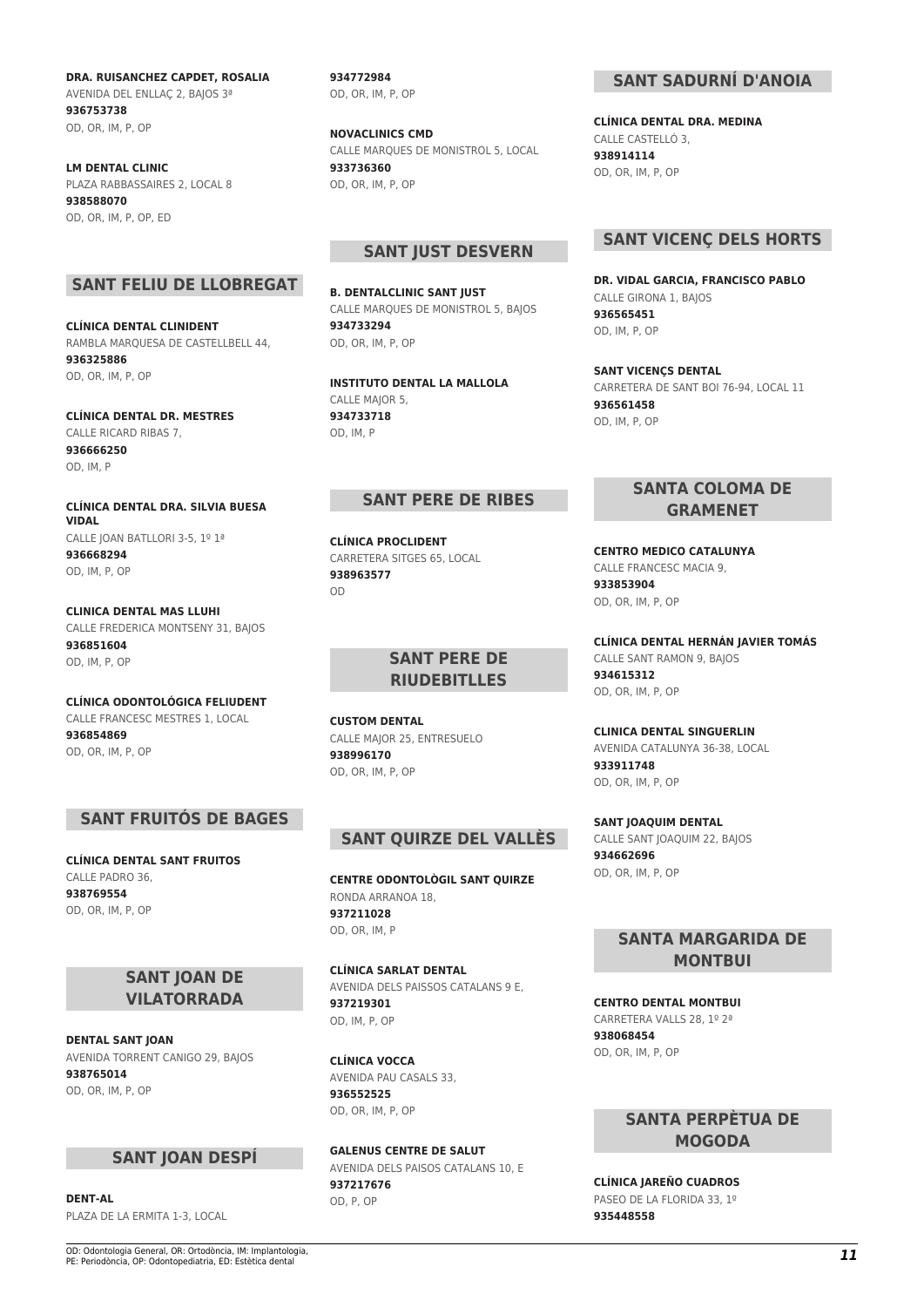OD, OR, IM, P

**DENTALART** PASEO DE LA FLORIDA 23, BAJOS **935446066** OD, OR, IM, P, OP

**DR. BIOSCA MORENO, JOSE RAMON** CALLE GENÍS SALA 1-3, BAJOS **935604716** OD, IM, P, OP

#### **SENTMENAT**

**DENTAL SENTMENAT** PASEO ANSELM CLAVE 81, **937154267** OD, IM, P, OP

#### **SITGES**

**BGV ODONTOLOGÍA** CAMINO CAPELLANS 18, **938949634** OD, OR, IM, P, OP

**CLÍNICA BALUST ODONTOLEGS** CALLE EUROPA 10, LOCAL **938113563** OD, IM, P, OP

**CLÍNICA DENTAL CALIDENT** CALLE VIRGEN DEL PERPETUO SOCORRO 13, BAJOS **938113152** OD, IM, P

**DENTAMAR CLÍNICA DENTAL** CALLE SANT BARTOMEU 9, **938114849** OD, OR, IM, P, OP

#### **TEIÀ**

**CLÍNICA DENTAL BARUDENT** PASEO DE LA RIERA 64, **935550893** OD, OR, IM, P

#### **TONA**

**IDENT** PLAZA MAYOR 5, BAJOS **938124351** OD, IM, P, OP

**IDO DENTAL TONA** CALLE TORRAS I BAGES 15, **938124703** OD, IM, P, OP

**TONA DENTAL** PLAZA HOSTAL 3, LOCAL **938871803** OD, OR, IM, P, OP

#### **TORDERA**

**DR. CONCELLON RODRIGUEZ, JUAN ANTONIO** CALLE SAN ANTONIO 3, 1º **937641450** OD, OR, IM, P

#### **TORELLÓ**

**CENTRE DENTAL TORELLÓ** CALLE PUIG RUVI 41, **938594607** OD

#### **VALLIRANA**

**CLÍNICA DENTAL PUIG & BALDRICH** CALLE MAJOR 283, BAJOS **936833873** OD, IM, P, OP

#### **VIC**

**CLÍNICA CEMAV** CALLE BISBE STRAUCH 16, **938894602** OD, OR, IM, P

**CLÍNICA DENTAL ALIGUER** PLAZA MAYOR 7-8, 1º 2ª **938851793** OD, OR, IM

**ESPECIALITATS MEDIQUES VIC** CALLE PARE GALLISSA 13, ESQUINA BISBE MORGADES **938852512** OD, OR, P, OP

**OSONA DENTAL** RONDA CAMPRODON 13, ENTRESUELO 1ª **938861194** OD, OR, IM, P, OP

**VILADECANS**

**CLÍNICA DENTAL CLARÓS** CALLE RAJOLERIA 12, **936378883** OD, OR, IM, P, OP

**DENTAL CLINICS** CALLE SANT JOAN 9, LOCAL **936587777** OD, OR, IM, P, OP

**DRA. GOMEZ PEREZ, CRISTINA**

CALLE DOCTOR REIG 51, ENTRESUELO 2ª **936377937** OD, OR, IM, P, OP

**GRATACÒS CLÍNICA DENTAL** RAMBLA MODOLELL 40, 1º3ª **936582045** OD, OR, IM, P

**VILADENTAL** CALLE PABLO IGLESIAS 7, BAJOS **936585234** OD, OR, IM, P, OP

#### **VILADECAVALLS**

**VILADECAVALLS CLÍNICA DENTAL** CALLE ORENETES 10, **937340180** OD, IM, P, OP

#### **VILAFRANCA DEL PENEDÈS**

**CLÍNICA DENTAL PENEDES (DR. JORDI FERRE)** CALLE DEL BOLET 1, 2º 2ª **938901422** OD, OR, IM, P, OP

**DECUS DENTAL** RAMBLA GIRADA 65, **938900904** OD, P

**DENTAL SERVEIS MEDIC PENEDÈS**

PLAZA DE LA CREU SANTA DIGNA 27, **695130927** OD, IM, P, OP

**DR. SABATER CAMACHO, FRANCISCO** CALLE FONT 42, BAJOS **938920395** OD

**ESTETICA DENTAL VILA** CALLE FERRERS 60, **938921544** OD, OR, IM, P, OP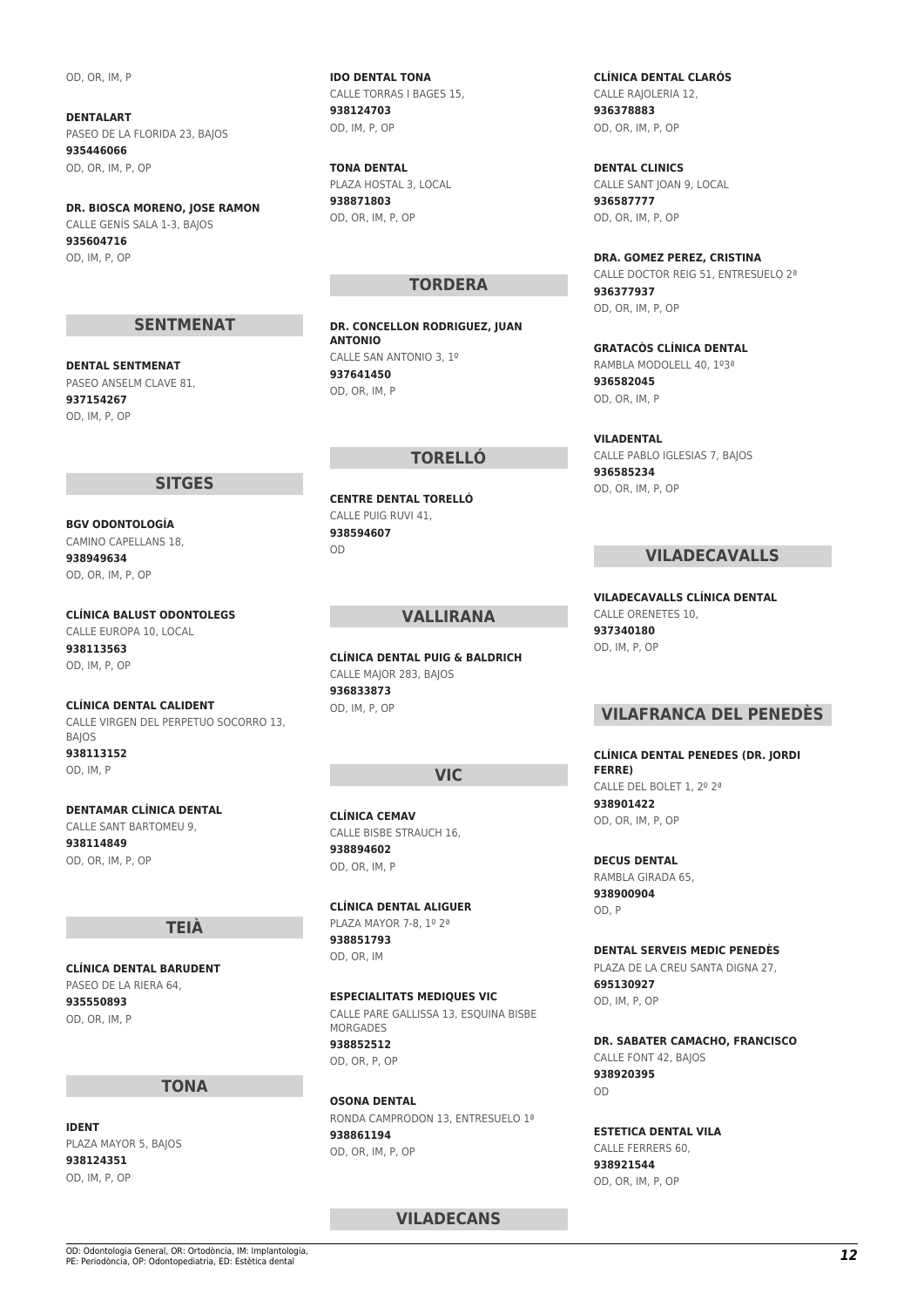**INSTITUT ODONTOLOGIC MEDITERRANI** CALLE HERMENEGIL CLASCAR 27, LOCAL **938915005** OD, OR, IM, P

#### **PARELLADA CLÍNICA DENTAL** CALLE BOTERS 2, **938901987** OD, OR, IM, P, OP

**SALUT DENTAL** CALLE GENERAL PRIM 7-9, LOCAL C **938199110** OD, IM

#### **VILANOVA DEL CAMÍ**

**CLÍNICA DENTAL VILÀ** CALLE SANT JOSEP 25, **938043298** OD, OR, IM, P, OP

#### **VILANOVA I LA GELTRÚ**

**ABADEN VILANOVA** AVENIDA DE CUBELLES 29, **938149483** OD, OR, IM, P

**CENTRE NOVABUCAL** CALLE FERRER I VIDAL 8, **938151325** OD, OR, IM, P, OP

**CLÍNICA ALBIOL** AVENIDA FRANCESC MACIA 88, **938532935** OD, OR, IM, P, OP, ED

**CLÍNICA ORTODONCIA** RAMBLA SALVADOR SAMA 19, 1º **938936274** OR

**DR. MANDIROLA, GUSTAVO HUMBERTO** AVENIDA JAUME BALMES 24-26, 1º 2ª **938154950** OD, OR, IM, P, OP

**INSTITUT ODONTOLOGIC MEDITERRANI** AVENIDA JAUME BALMES 23, **938152222** OD, OR, IM, P, OP

**SERVEIS MEDICS PENEDES VILANOVA**

CALLE PELEGRÍ BALLESTER 17-19, **938115206** OD, OR, IM, P, OP

#### **VILASSAR DE DALT**

**DRA. VANEGAS PACHECO, LUZ EMMA** CALLE SANT GENIS 35, BAJOS **937507392** OD, OR, IM, P, OP

#### **VILASSAR DE MAR**

**DR. FERRER IMPLANTS & ODONTOLOGÍA** CALLE NARCIS MONTURIOL 59-69, LOCAL **937500404** OD, OR, IM, P, OP

**MARGARIT-HERNANDEZ CLÍNICA DENTAL** CALLE SANT JOSEP 70, LOCAL **937500042** OD, IM, P

#### **GERONA / GIRONA**

#### **ARBÚCIES**

**CLÍNICA DENTAL LA MUTUA** CALLE FRANCESC CAMPRODON 52, **972860003** OD, IM, P

#### **BANYOLES**

**CLÍNICA DENTAL DR. ARMENGOL** AVENIDA PAISOS CATALANS 1-3, 3º 2ª F ED. FLORA **972581353** OD

**DR. ROVER MORONI, ALEJANDRO ENRIQUE** PASEO DE LA INDUSTRIA 47, BAJOS **972582171** OD, OR, IM, P, OP

#### **BISBAL D'EMPORDÀ (LA)**

**CLÍNICA DENTAL DARÓ** CALLE IAUME II 10. **972643223** OD, OR, IM, P, OP

**CLÍNICA DENTAL DR. ARMENGOL**

CALLE JOSEP MARIA FOLCH I TORRES 14, 2º 3ª **972643737** OD

#### **BLANES**

**ABADEN DENTISTAS** PLAZA DE LA SOLIDARITAT 7-8, **972336912** OD, OR, IM, P

**CLÍNICA DENTAL NURIA OLIVA** PASAJE BELLAIRE 1, 1º 2ª **972338765** OD, OR, IM, P

**FAMILYDENT**

CALLE FE 5-7-9, **972352672** OD, OR, IM, OP

#### **BREDA**

**CLÍNICA DENTAL DR. JOSÉ LUIS GONZALEZ CHANTIRI** PLAZA DEL DOCTOR ROVIRA 20,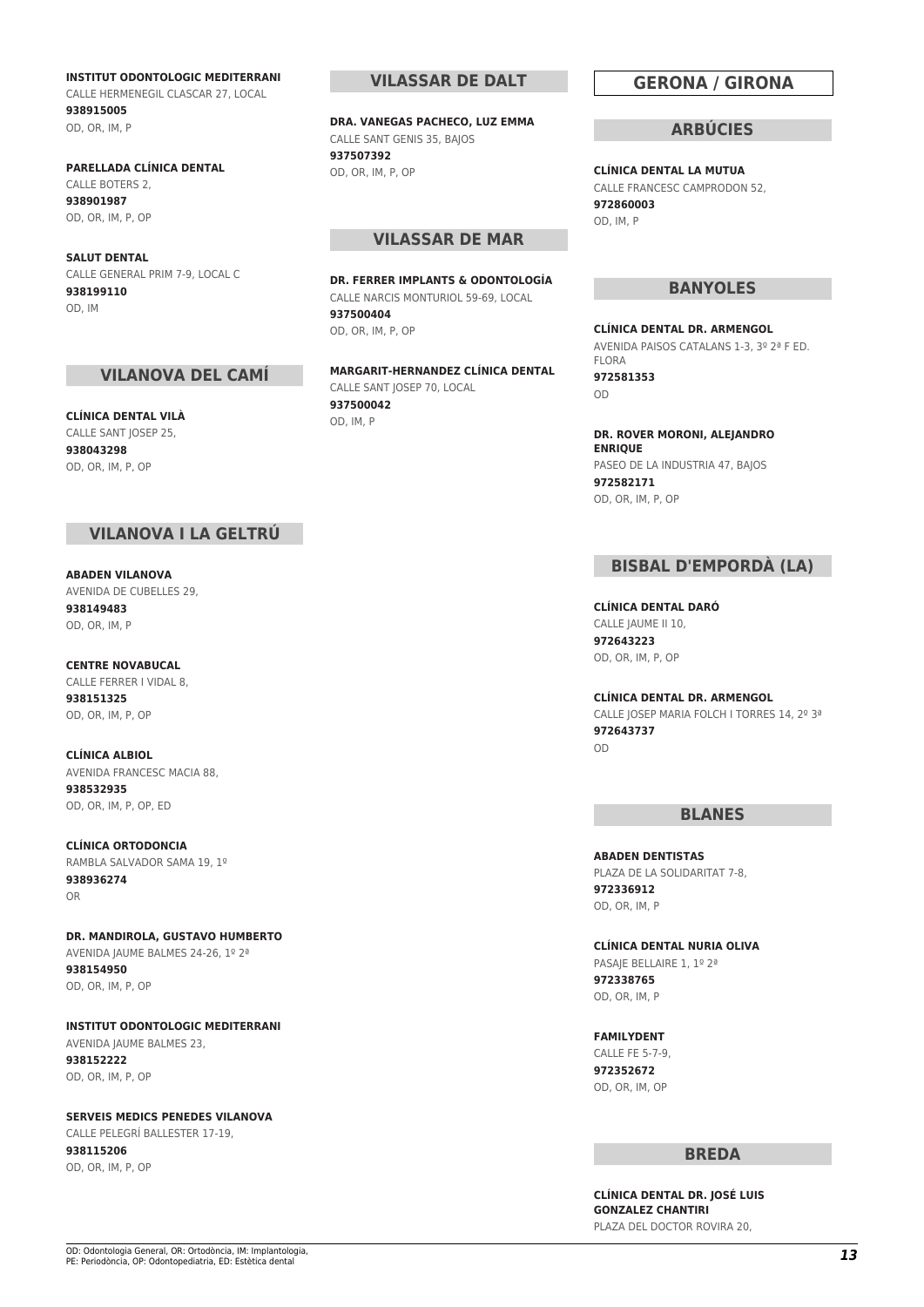**972160317** OD, OR, IM, P

#### **CALONGE**

**CLÍNICA DENTAL GIRONES** AVENIDA CATALUÑA 114, ESQ. AVDA. MEDITERRANEA 110 **972660558** OD, OR, IM, P, OP

#### **CASTELL-PLATJA D'ARO**

**GRUP DENTAL COSTA BRAVA CONGRES** AVENIDA SAGARO 91, **972816022** OD, OR

#### **ESCALA (L')**

**CLÍNICA DENTAL L'ESCALA** CALLE AVE MARIA 12, **972772869** OD, OR, IM, P, OP

#### **FIGUERES**

**CENTRE DENTAL** AVENIDA MONTSERRAT VAYREDA 26, 3ª PLANTA PUERTA 32 **972671605**

OD, OR, IM, P

**CLÍNICA DENTAL DR. ARMENGOL** CALLE PEP VENTURA 18, 19, 29 **972670629** OD

**CLÍNICA DENTAL FIGUERES** AVENIDA SALVADOR DALÍ 15, 2 **972674511** OD, IM, P

**CLÍNICA DENTAL TORRES** CALLE NOU 14-16, ENTLO 3ª **972505233** OD, OR, P, OP

**DRA. JACOBY MASFERRER, FRANÇOISE** CALLE MESTRE FALLA 19, BAJOS DCHA. 2-3 **972674456** OD, P, OP

**INSTITUT GINGIVA** CALLE ELX 8-10, **972509855** OD, OR, IM, P, OP

#### **GERONA / GIRONA**

**ABADEN DENTISTAS GIRONA** PLAZA MARQUES DE CAMPS 14, BAJOS B **972225154** OD, OR, IM, P, OP

**ARTDENTAL** CALLE FRANCESC EIXEMENIS 11, BAJOS **972200257** OD, OR, IM, P

**CLÍNICA DENTAL BIA** CALLE AGUDES 8-10, LOCAL **972239049** OD, OR, IM, P, OP

**CLÍNICA DENTAL BIA** RAMBLA XAVIER CUGAT 26, BAJOS **972215100** OD, OR, IM, P, OP

**CLÍNICA DENTAL DR. BALBIN** CALLE MIGDIA 46-48, 2° 1ª **972226375** OD, IM

**CLÍNICA IMATGE DENTAL GIRONA** CALLE FERRAN AGULLO 5 **972412180** OD, OR, IM, P, OP

**DENTAL DEVESA** CALLE PAU CASALS 16-18, **972447262** OD, OR, IM, P, ED

**DENTAL GIRONA** CALLE NORD 17, 1º 2ª **972207477** OR

**DRA. MORELL OLIVE, MONTSERRAT** CALLE SANT ANTONI MARIA CLARET 45, 1919 **972226769** OD, OR, OP

**GIRODENTAL** PLAZA POMPEU FABRA 11, ENTRESUELO B **972219060** OD, OR, IM, P, OP

**INSTITUT MEDIC DENTAL MARAGALL** CALLE JOAN MARAGALL 23A, **872081920** OD, OR, IM, P

**ODONTOMEDIC CENTRE ODONTOLOGÍA GIRONA** CALLE RIU GÜELL 19, LOCAL **972487510** OD, OR, IM, P, OP

#### **LLORET DE MAR**

**ABADEN LLORET** CALLE SANT JOSEP 64, **972369065** OD, OR, IM, P, OP

**CLÍNICA DENTAL DR. JOSÉ LUIS GONZALEZ CHANTIRI** CALLE NARCIS MACIA I DOMENECH 34-36, ESC. E, 1º 1ª **972362562** OD, IM, P

**DENTAL MAR** CALLE CANONGE I DOMENECH 12, BAJOS **972907969** OD, OR, IM, P, OP

**DRA. ALVAREZ SANCHEZ, Mª TERESA** CALLE VENECIA 43, **972365455** OD, OR, IM, P, OP

#### **OLOT**

**CLÍNICA DENTAL SOMRIUS** CALLE SANT PERE MARTIR 44, LOCAL **972262478** OD, OR, IM, P

**DRES. LLAGOSTERA - CONCELLON** CALLE PARE ROCA 12, 19, 19 **972262718** OD, IM, P, OP

#### **PALAFRUGELL**

**AB CENTRE DENTAL PALAFRUGELL** AVENIDA CORTS CATALANES 14, LOCAL 2 **633107990** OD, OR, IM, P, OP

#### **PALAMÓS**

**CLINICA DENTAL PALAMÓS** AVENIDA ONZE DE SETEMBRE 30, **972600102** OD, OR, IM, P, OP

**DR. ARIOSA PIUZZI, GERMAN** PASEO DEL MAR 42, **972314246** OD, IM, P

**MÈDICS PALAMÓS** AVENIDA PRESIDENT MACIÀ 30, **972600162** OD, IM, P, OP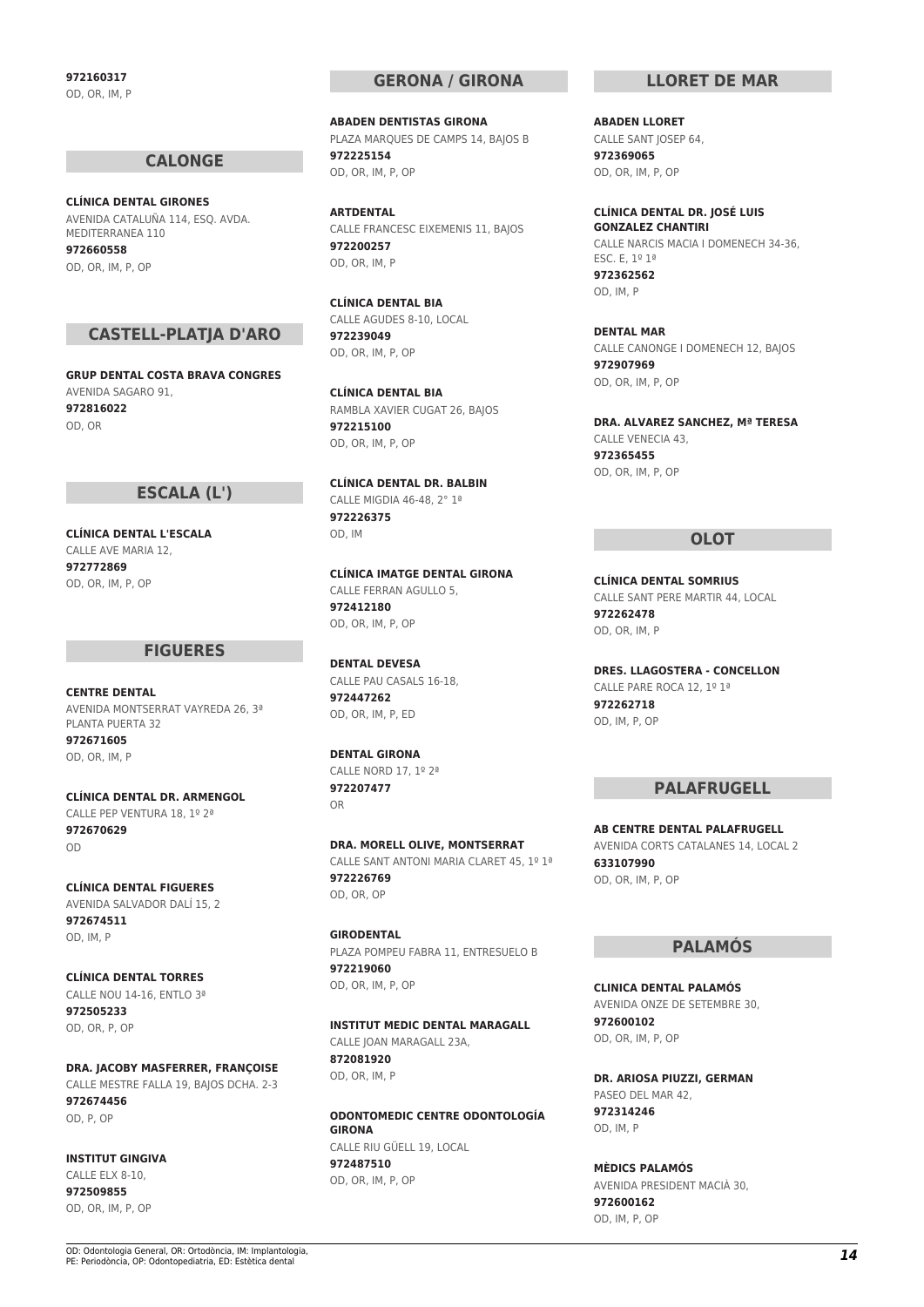#### **PORQUERES**

**CLÍNICA DE MATA - PORQUERES** CALLE SANT ANDREU 40, BAJOS LOCAL 1 **972580570** OD, IM, P, OP

#### **PUIGCERDÀ**

**DISSENY DENTAL PUIGCERDA** CALLE CLAUSTRE 11, **972884658** OD, IM, P, OP

**DRA. GONZALEZ CASTRO, ROSA LETICIA** CALLE ALFONSO I 2, 3º 1ª **972881508** OD, OR, IM, P, OP

#### **RIPOLL**

**DR. LLAGOSTERA BARRENO, FRANCESC** CALLE PROGRESO 41, ENTRESUELO **972703391** OD

#### **ROSES**

**CLÍNICA DENTAL IMPLANTDENT** CALLE RIERA DELS GINJOLERS 71-73, **972150861** OD, OR, IM, P, OP

#### **SALT**

**CLÍNICA DENTAL GIRONES** CALLE PLA DE SALT 1, BAJOS **972441010** OD, OR, IM, P, OP

#### **SANT FELIU DE GUÍXOLS**

**ALFA DENTAL** CARRETERA GIRONA 28, **972321301** OD, OR, IM, P

**CLÍNICA DENTAL SANT FELIU** PASEO DELS GUÍXOLS 21-22, **972321903** OD, OR, IM, P, OP

**CLÍNICA GONZÁLEZ OLIVER** RAMBLA GENERALITAT 15, LOCAL **972821441**

OD, OR, IM, P, OP

**GRUPO DENTAL COSTA BRAVA CONGRES** CALLE ALMERIA 88, BAJOS **972321476** OD, OR, IM, P, OP

#### **SANTA COLOMA DE FARNERS**

**CLÍNICA DENTAL FARNERS** CALLE FRANCESC MORAGAS 13, 2º C **972877370** OD, IM, P

#### **SANTA CRISTINA D'ARO**

**DENTAL D'ARO** CALLE TELLIERA 138 **872216445** OD, OR, IM, P, OP

#### **SILS**

**CLÍNICA DENTAL ILLA DE SALUT** CALLE ARGIMON 1-3, PLANTA 1 **972168750** OD, IM, P, OP

#### **TORROELLA DE MONTGRÍ**

**VIDAL CLÍNICA DENTAL** PLAZA ESPAÑA 15, **972757962** OD, IM, P, OP

#### **VIDRERES**

**CLÍNICA DENTAL DR. BALBIN** CALLE SANTA MARIA 15, 1° **972851376** OD, IM, OP

#### **LÉRIDA / LLEIDA**

#### **AGRAMUNT**

**CLÍNICA DENTAL DRA. ROSER MARTORELL** AVENIDA MARIÀ JOLONCH 19, LOCAL **973391227** OD, IM, P, OP

#### **ALCARRÀS**

**CMI, CENTRE MÈDIC INTEGRAL** AVENIDA CATALUNYA 137, BAJOS **973784292** OD, OR

#### **ARBECA**

**DR. MIAS BALAGUERO, ORIOL** CALLE ANSELM CLAVE 8, ALTILLO **973149121** OD, OR, IM, P, OP

#### **BALAGUER**

**DRA. ROSELLO RODOREDA, MIREIA** PASEO LA ESTACION 10, ALTILLO 2ª **973445440** OD

#### **BELLPUIG**

**PALLÀS CENTRE MEDIC I DENTAL** AVENIDA URGELL 4, **973320125** OD, IM, P, OP

#### **BORGES BLANQUES (LES)**

**BORGESDENT** AVENIDA JAUME I 1, BAJOS **973140908** OD, P, OP

**CLÍNICA DENTAL SALSE** AVENIDA DE LA SARDANA 6, ALTILLO **973142645** OD, OP

**QDENTS ESTUDI DENTAL** CALLE RAVAL DE LLEIDA 14, LOCAL **973142023** OD, OR, IM, P, OP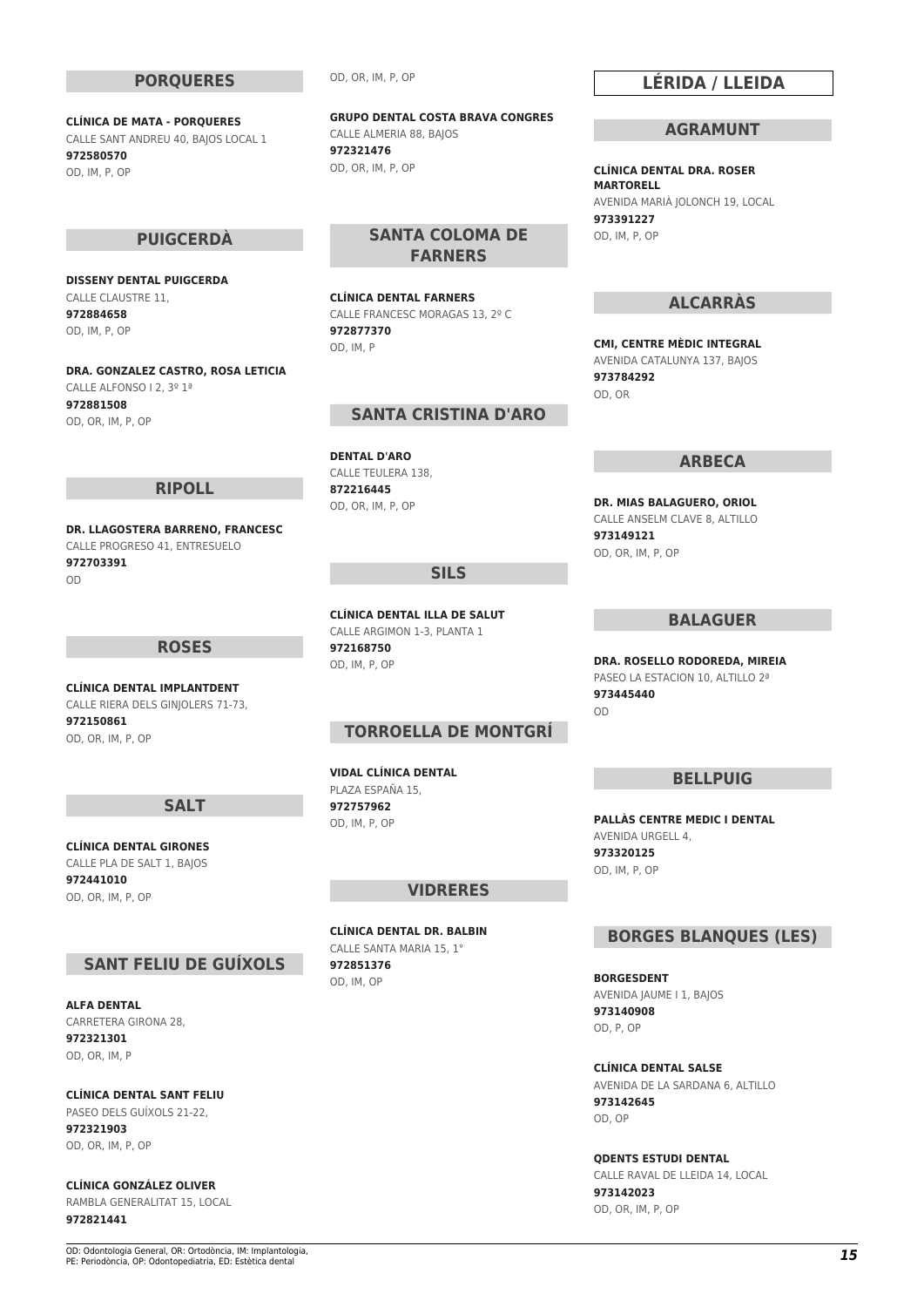#### **GUISSONA**

**CLINICA DENTAL MERCE PEDROS** AVENIDA ONCE DE SETEMBRE 10, **973552239** OD, OR

**DR. BORDES I CAPDEVILA, JOAQUIM** CALLE TINT 1, 1º 2ª **973550535** OD, OR, IM, P, OP

#### **LÉRIDA / LLEIDA**

**CLÍNICA DENTAL DR. MELGOSA** AVENIDA ALCALDE PORQUERAS 34, ENTRESUELO **973246137** OD, OR, IM, P, OP

**CLÍNICA DENTS** AVENIDA PRAT DE A RIBA 77, 1º **973222020** OD, OR, IM, P, OP

**CLÍNICA RUBIANES** PLAZA BLAS INFANTE 1, ENTRESUELO **973205540** OD, IM, P, ED

**DENTAL BRUC** CALLE BRUC 2, 1º3ª **973271345** OD, P, OP

**DR. BORDES I CAPDEVILA, JOAQUIM** RAMBLA FERRAN 32, 2º 3ª **973231648** OD, OR, IM, P, OP

**DR. BUREU RAMOS, JOSE MANUEL** CALLE BISBE TORRES 2, 2º 3ª **973270991** OD, OR, P, OP

**DR. FARRE MASSANA, JOSE ANTONIO** CALLE PRINCIPE DE VIANA 30, 2º 2ª ESC DCHA **973237266** OD, OR, IM, P, OP

**DR. MIAS BALAGUERO, ORIOL** CALLE ALCALDE SOL 6, 2º 2ª **973280836** OD, OR, IM, P, OP

**DR. PIÑOL FELIS, FERNANDO** AVENIDA BALMES 23, 3º **973247818** OD, OR, IM, P, OP

**GIO INSTITUT DENTAL** CALLE ALCALDE ROVIRA ROURE 14-16, PLANTA 8 **973222597** OD, OR, IM, P, OP, ED

**ILERDENT** CALLE GERMANETES 2, 5ª **973281111** OD, OR, IM, P, OP

#### **LINYOLA**

**DENTAL LINYOLA** CALLE PONS I AROLA 3, 1º 2ª **973714453** OD, OR, IM, P, OP

#### **MOLLERUSSA**

**DENTAL OFFICE** AVENIDA DE LA PAU 26, BAJOS **973601152** OD, IM, P, OP

**DR. REÑE ESPINET, RAMON** CALLE FERRER I BUSQUET 47-49, 1º 2ª **973710248** OD, OR, IM, P, OP

#### **SEU D'URGELL (LA)**

**DR. MOGGIANO RAIMONDO, JUAN C.** CALLE JOSEP ZULUETA 1, 1º 2ª **973353562** OD

#### **SOLSONA**

**CLÍNICA DENTAL SOLSONA** CARRETERA SANT LLORENÇ DE MORUNYS 8, BAJOS **973484278** OD, OR, IM, P, OP

#### **TÀRREGA**

**CLÍNICA DENTAL PONENT** CALLE DE LA GENERALITAT 6, BAJOS **973320798** OD, OR, IM, P, OP

**CLÍNICA DENTAL RADA**

CALLE SANTA ANNA 13, 1º **973310322** OD, OR, IM, P

**CLÍNICA DENTAL ROSELL VIOLA** CALLE SANT PELEGRI 29, **973312410** OD, OR, IM, P, OP

**DRA. PEDROS FABREGAT, MERCE**

PLAZA DEL CARMEN 16, ENTRESUELO 1º **973313037** OD, OR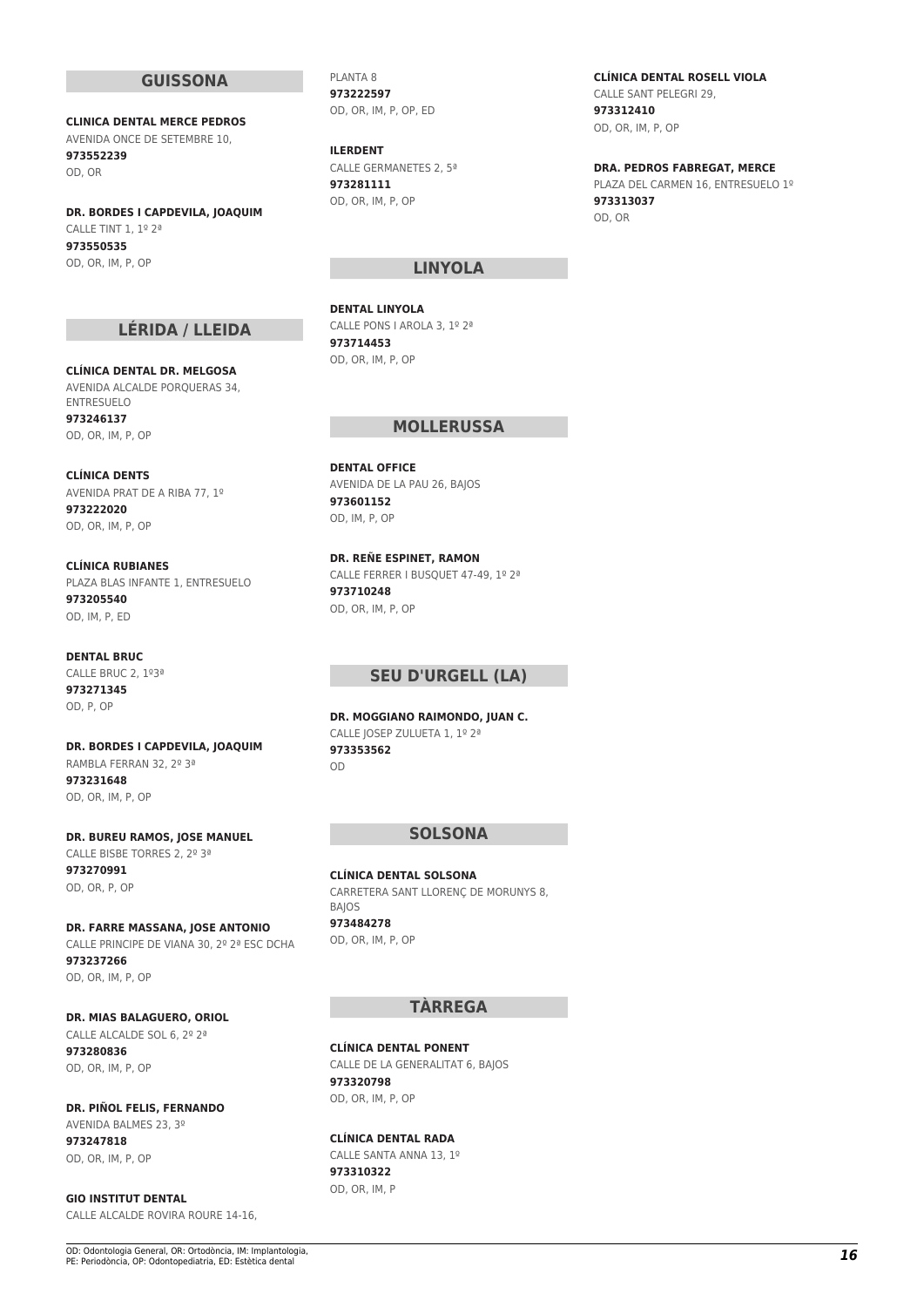#### **DR. MONTES ARIAS, RAUL** CARRETERA NOVA 12, LOCAL A

**977730990** OD, OR, IM, P

#### **AMETLLA DE MAR (L')**

**TARRAGONA**

**ALCANAR**

**CLÍNICA DENTAL SAN PEDRO** CALLE SANT JOAN 51, BAJOS **877916176** OD, IM, P, OP

#### **AMPOSTA**

**CLÍNICA DENTAL D&L** CALLE JAUME 14. **977705348** OD, OR, IM, P, OP

**CLÍNICAS NACAR** CALLE LARRACHE 10, 2º **977703703** OD, OR, IM, P

**DR. POMAR BAEZA, ALVARO JOSE** AVENIDA ALCALDE PALOU 56-58, 2º 4ª **977705025** OD

#### **CALAFELL**

**CLÍNICA DENTAL DRA. RINA RESTREPO** CALLE VILAMAR 70, BAJOS 7º **977691550** OD, OR, IM, P

**CLÍNICA DENTAL IMAGINE** CALLE SANT PERE 62, LOCAL **977691791** OD, OR, IM, P, OP

**CLÍNICA DENTAL MAR** CALLE VINYA LLARGA 1, BLOC A BAJOS 2ª **977693512** OD, OR, IM, P, OP

#### **CAMBRILS**

**CLÍNICA DENTAL COSTADENT** PASEO LLUIS COMPANYS 4, **977363921** OD, OR, IM, P, OP

**NATURAL DENTAL CARE** CAMINO MAS CLARIANA 61, 2B LOCAL **977375336** OD

#### **CATLLAR (EL)**

**CLÍNICA DENTAL EL CATLLAR** AVENIDA CATALUNYA 2, LOCAL **977653982** OD, OR, IM, P, OP

#### **FALSET**

**VITIS DENTAL** CALLE SANT MARCEL 2, **977176582** OD, OR, IM, P, OP

#### **MONT-ROIG DEL CAMP**

**CLÍNICA SALDENT** CARRETERA COLLDEJOU 2, LOCAL **977838283** OD, OR, IM, P, OP

#### **MONTBLANC**

**DENTAL MONTBLANC** CALLE PAU CASALS 3, **977863054** OD, OR, IM, P, OP

#### **MÓRA D'EBRE**

**CLÍNICA DENTAL BRM** AVENIDA COMARQUES CATALANES 74, BJ **977402291** OD, OR, IM, P

#### **MORELL (EL)**

**CLÍNICA DENTAL EL MORELL** CAMINO DE LA ESTACIÓ 13, LOCAL 3 **977841554** OD, OR, IM, P, OP

#### **REUS**

**CLÍNICA DENTAL BLUE** CALLE BAHIA BLANCA 3, LOCAL **977775514**

OD, OR, IM, P, OP

**CLÍNICA DENTAL DR. ELLERT** CALLE MARE MOLAS 15, 2º - 2ª PUERTA **977330503** OD, OR, IM, P, OP

**DENTAL ESTHETICS** AVENIDA SANT JORDI 27, LOCAL 28 **977592234** OD, OR, IM, P, OP

**DR. RUBEN CASTELLANO, MARCELO** PASEO PRIM 32, 4-1 **977315855** OD, OR, IM, P, OP

**DRA. TACCA FERNANDEZ, MARCELA** AVENIDA SANT JORDI 27, ENTRESUELO 37 **977127239** OD, OR, IM, P, OP, ED

**ORTHOCLINIC REUS** TRAVESIA SANT ANTONI 15, **977345231** OD, OR, IM, P, OP

**VILADENT'S** CALLE JOSEP SARDA I CAILA 5, 1º 2ª **977313704** OD, OR, IM, P

#### **SALOU**

**CLÍNICA SALDENT** AVENIDA PAU CASALS 19, LOCAL **977353637** OD, OR, IM, P

#### **SANT CARLES DE LA RÀPITA**

**CLÍNICA DENTAL IMAGINE** CALLE ALBA 7, ENTRESUELO 3ª **977742836** OD, OR, IM, P, OP

#### **SELVA DEL CAMP (LA)**

**CLÍNICA SALDENT** CALLE MAJOR 6, LOCAL **977845544** OD, OR, IM, P, OP

#### **SÉNIA (LA)**

**DR. MAÑES MACIAN, FELIPE** CALLE SANT MIQUEL 5, LOCAL

OD: Odontologia General, OR: Ortodòncia, IM: Implantologia, OD: Odontologia General, OR: Ortodòncia, IM: Implantologia, **17**<br>PE: Periodòncia, OP: Odontopediatria, ED: Estètica dental *17*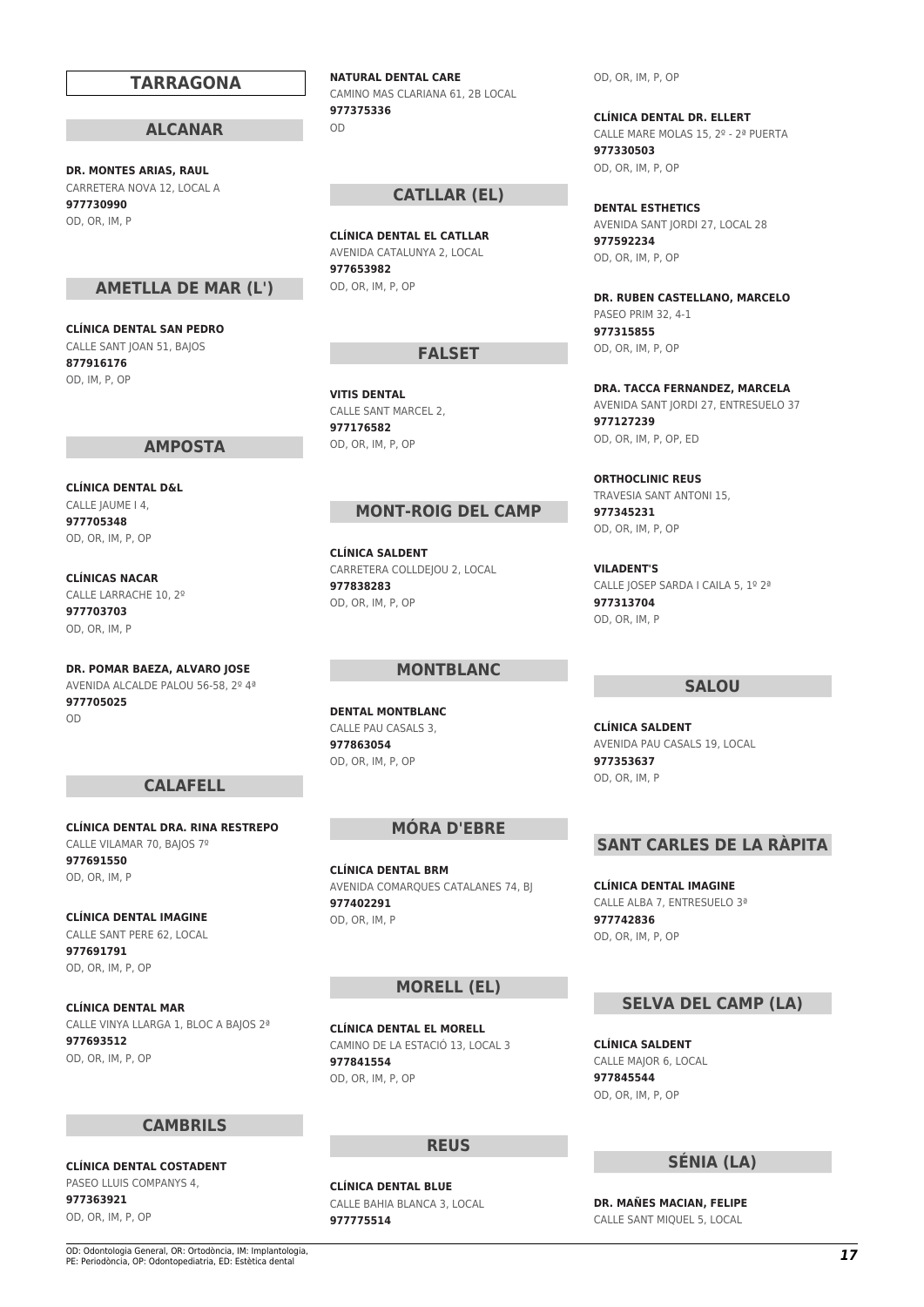**977570003** OD, OR, IM, P, OP

#### **TARRAGONA**

**ABADEN DENTISTAS** RAMBLA FRANCESC MACIÀ 2, **977231707** OD, OR, IM, P, OP

**ALBA CLÍNICA DENTAL** AVENIDA ROMA 18, BAJOS **977213775** OR

**CLINICA BONA-DENT** CALLE MENORCA 4, LOCAL **977557013** OD, OR, IM, P, OP

#### **CLINICA BONA-DENT** CALLE RAMON Y CAJAL 44, 1º 3ª

**977225844** OD, OR, IM, P, OP

**CLÍNICA DE ORTODONCIA DALIA** CALLE MARQUES DE MONTOLIU 2, 1º 1ª **977226916** OD, OR

**CLÍNICA DENTAL BO-K** CALLE BLOC CUBA 1, ESC. B **977203358** OD, OR, IM, P, OP

**ESTUDI DENTAL TARRAGONA** CALLE MACIA MALLOL I BOSCH 6-8, **977230531** OD, IM, P, OP

**INSTITUT ODONTOLOGIC MEDITERRANI** CALLE PERE MARTELL 36, LOCAL **977506090** OD, OR, IM, P, OP

#### **ORTHOCLINIC TARRAGONA**

AVENIDA CATALUNYA 22, D **977235976** OD, OR, IM, P, OP

#### **TORREDEMBARRA**

**CLÍNICA DENTAL SONRISANA** AVENIDA CATALUNYA 2, 1º 3ª **977641617** OD, OR, IM, P, OP

**DR. FORTUNY BALAÑA, EDUARDO** CALLE FILADORS 10, 3º 4ª **977640716** OD

#### **TORTOSA**

**CLÍNICA DENTAL EBRECLÍNIC** AVENIDA CATALUÑA 26, **615378302** OD, OR, IM, P, OP

**CLÍNICA DENTAL LLORENS** PLAZA DE LES CORTS CATALANES 8, LOCAL **977446617** OD, OR, IM, P

**DR. MONTES ARIAS, RAUL** PLAZA IAUME I 10. **977511273** OD, OR, IM, P, OP

#### **ULLDECONA**

**ULLDECLINIC** CALLE ERMITA 14, BAJOS **977720088** OD, OR, IM, P, OP

#### **VALLS**

**CLÍNICA DENTAL CEPERUELO** CALLE INDUSTRIA 16, 1º **977604103** OD, OR, IM, P, OP

#### **CLÍNICA DENTAL DR. MARIO VILAR**

CALLE BISBE PALAU 21, LOCAL 3 **877011695** OD, OR, IM, P, OP

#### **IDENTIC VALLS**

PASEO DE LA ESTACIO 33, **977601000** OD, OR, IM, P, OP

#### **VENDRELL (EL)**

#### **CLÍNICA DENTAL LA RIERA**

CALLE DE L'OM 78, BAJOS **977182257** OD, OR, IM, P, OP

#### **CLÍNICA DENTAL QUATRE FONTS**

CALLE QUATRE FONTS 2, **977661380** OD, OR, IM, P, OP

**CLÍNICA LLARADENT**

CALLE MONSERRAT 71-75, LOCAL 2 **977660734** OD, OR, IM, P, OP

#### **SERVEIS MEDICS PENEDES EL VENDRELL** CARRETERA BARCELONA 34, **977663311** OD, IM, P, OP

#### **VILA-SECA**

**CLINICA BONA-DENT** PLAZA PAISOS CATALANS 1, 1° G **977395409** OD, OR, IM, P, OP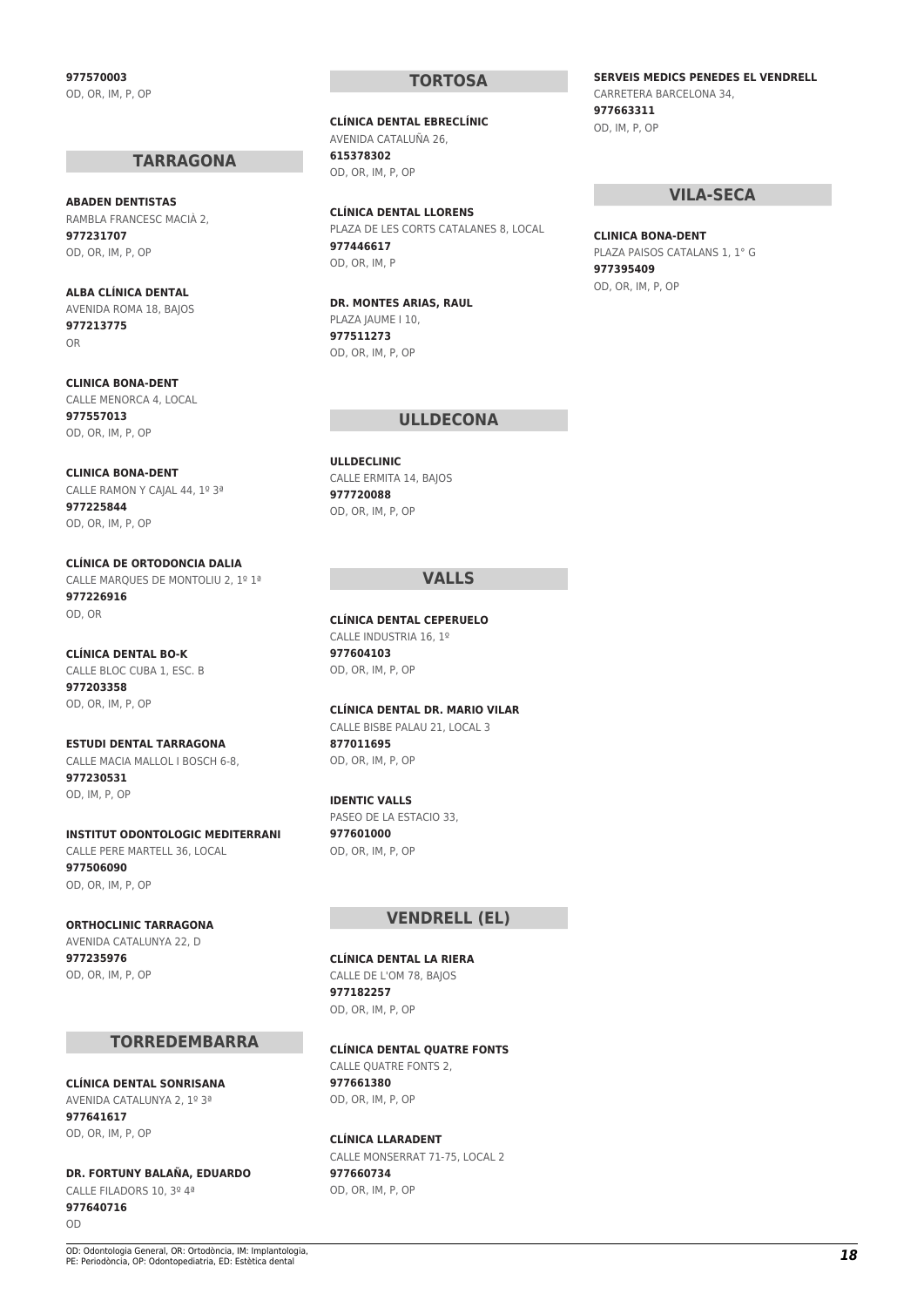

### Cobertures i cost franquícies

l'Asseguradora<br>MútuaTerrassa

Franquícia  $i$  /  $i$  cost  $\epsilon$ 

| 1 - PRIMERES VISITES                                                                                  | . |
|-------------------------------------------------------------------------------------------------------|---|
|                                                                                                       |   |
|                                                                                                       |   |
|                                                                                                       |   |
|                                                                                                       |   |
| Urgències nocturnes, caps de setmana i festius (prèvia trucada telefònica al servei d'urgències)  S/C |   |

#### 2 - ODONTOLOGIA PREVENTIVA

#### 3 - RADIOLOGIA

#### 4 - REGISTRES (presa de mesures)

| Estudi Articulació, Anamnesis, Exploració, Presa de registres, Muntatge i Anàlisi en articulador  87 € |  |
|--------------------------------------------------------------------------------------------------------|--|

#### 5 - OBTURACIONS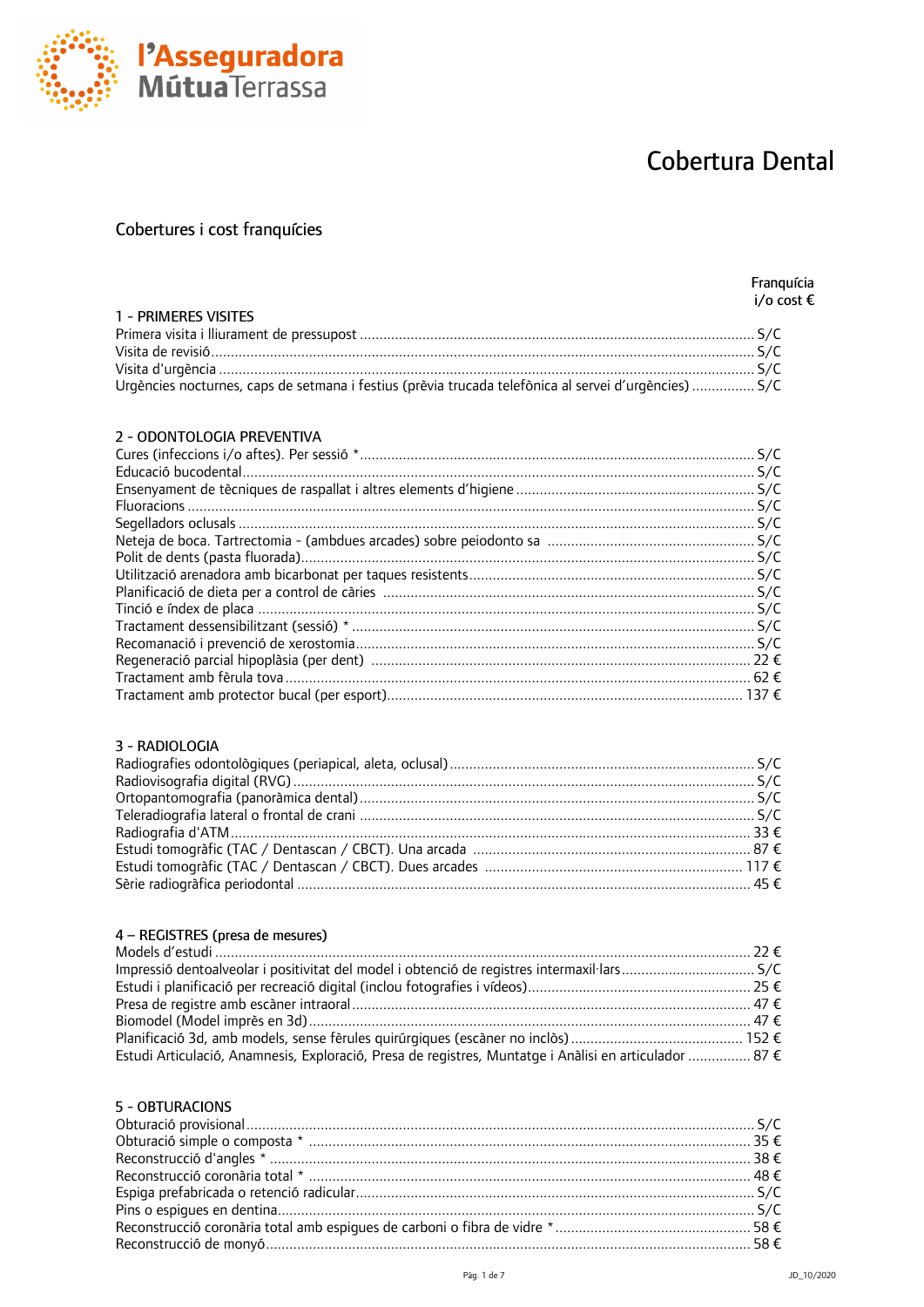#### 6 - ENDODÒNCIES

| 58€ |
|-----|

#### 7 - PERIODÒNCIA

| S/C |
|-----|
|     |
|     |
|     |
|     |
|     |
|     |
|     |
|     |
|     |
|     |
|     |
|     |
|     |
|     |
|     |
|     |
|     |
|     |
|     |
|     |
|     |
|     |

#### 8 - ORTODÒNCIA

| Aparells auxiliars (quadhelix, bihelix, botó de nance, barra palatina, mentoneres,        |  |
|-------------------------------------------------------------------------------------------|--|
| ancoratges extra orals, bumper, màscara facial) (cada aparell). Inclou col·locació  111 € |  |
|                                                                                           |  |
|                                                                                           |  |
|                                                                                           |  |
|                                                                                           |  |
|                                                                                           |  |
|                                                                                           |  |
| Desmuntatge d'aparells i polit de dents (només si el tractament va ser realitzat          |  |
|                                                                                           |  |
|                                                                                           |  |

#### Ortodòncia fixa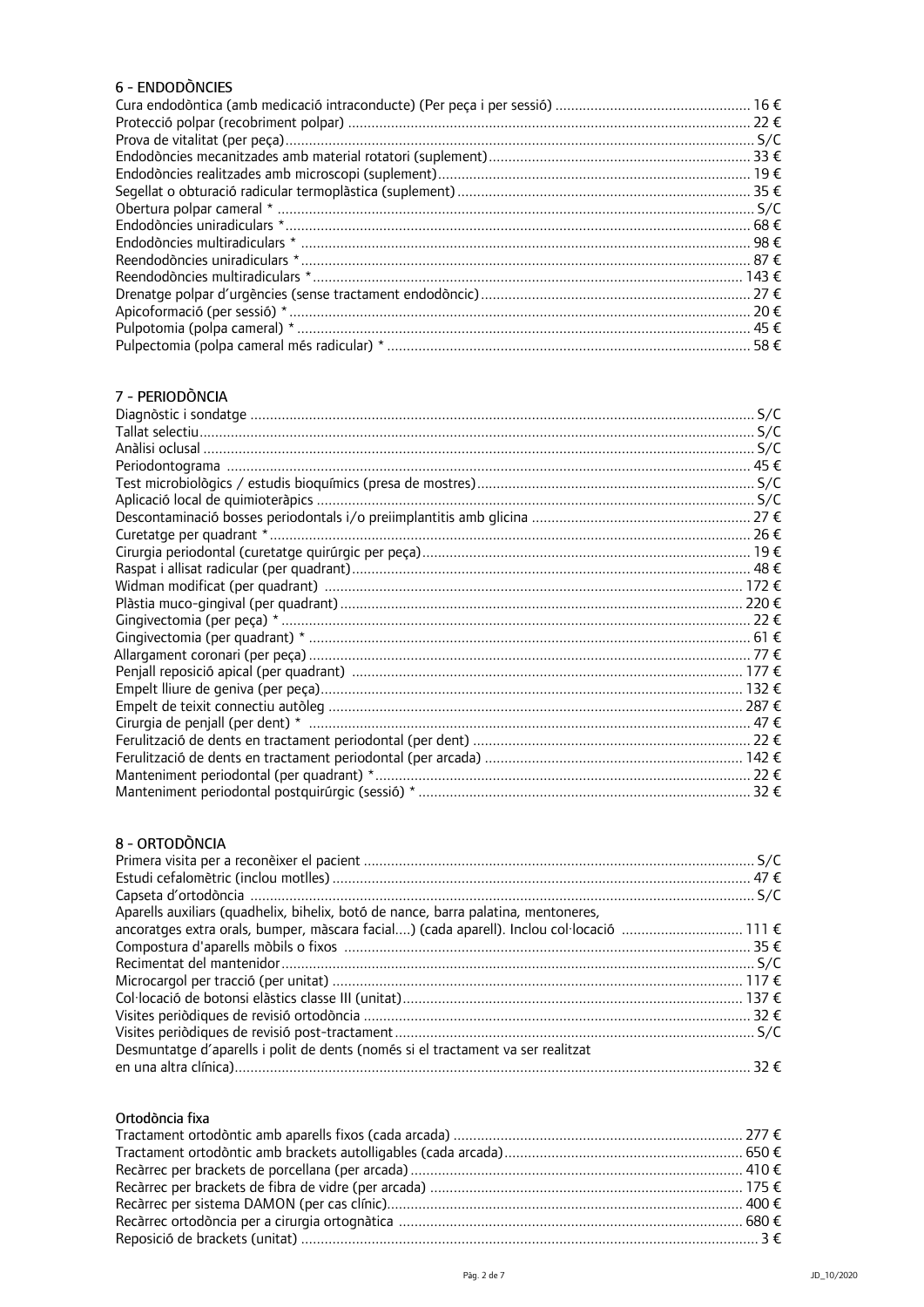

| Ortodòncia amovible                                                                                                                 |  |
|-------------------------------------------------------------------------------------------------------------------------------------|--|
|                                                                                                                                     |  |
|                                                                                                                                     |  |
|                                                                                                                                     |  |
|                                                                                                                                     |  |
| Ortodòncia invisible - Invisalign <sup>®</sup><br>Tractament ortodontic amb Invisalign (fins a 12 mesos) Inclou: estudi Invisalign, |  |
| alineadors i refinament (només un) i retenidors Invisalign (exclòs VIVERA).                                                         |  |
|                                                                                                                                     |  |
| Tractament ortodòntic amb Invisalign (fins a 18 mesos) Inclou: estudi Invisalign,                                                   |  |
| alineadors i refinament (només un) i retenidors Invisalign (exclòs VIVERA).                                                         |  |
|                                                                                                                                     |  |
| Tractament ortodòntic amb Invisalign (fins a 24 mesos) Inclou: estudi Invisalign,                                                   |  |
| alineadors i refinament (només un) i retenidors Invisalign (exclòs VIVERA).                                                         |  |
|                                                                                                                                     |  |
|                                                                                                                                     |  |
|                                                                                                                                     |  |
|                                                                                                                                     |  |
|                                                                                                                                     |  |
|                                                                                                                                     |  |
|                                                                                                                                     |  |
| Ortodòncia lingual                                                                                                                  |  |
|                                                                                                                                     |  |
|                                                                                                                                     |  |
|                                                                                                                                     |  |
|                                                                                                                                     |  |
|                                                                                                                                     |  |
| Fase de retenció                                                                                                                    |  |
|                                                                                                                                     |  |
|                                                                                                                                     |  |
|                                                                                                                                     |  |
|                                                                                                                                     |  |
| 9 - PRÒTESI FIXA                                                                                                                    |  |
|                                                                                                                                     |  |
| Cimentat o re cimentat de corones o ponts o incrustació (aplicable a la clínica que                                                 |  |
|                                                                                                                                     |  |
|                                                                                                                                     |  |
|                                                                                                                                     |  |
|                                                                                                                                     |  |
| Pròtesi fixa resina                                                                                                                 |  |
|                                                                                                                                     |  |
|                                                                                                                                     |  |
|                                                                                                                                     |  |
| Pròtesi fixa metàl·lica                                                                                                             |  |
|                                                                                                                                     |  |
|                                                                                                                                     |  |
|                                                                                                                                     |  |
|                                                                                                                                     |  |
|                                                                                                                                     |  |
|                                                                                                                                     |  |
|                                                                                                                                     |  |
|                                                                                                                                     |  |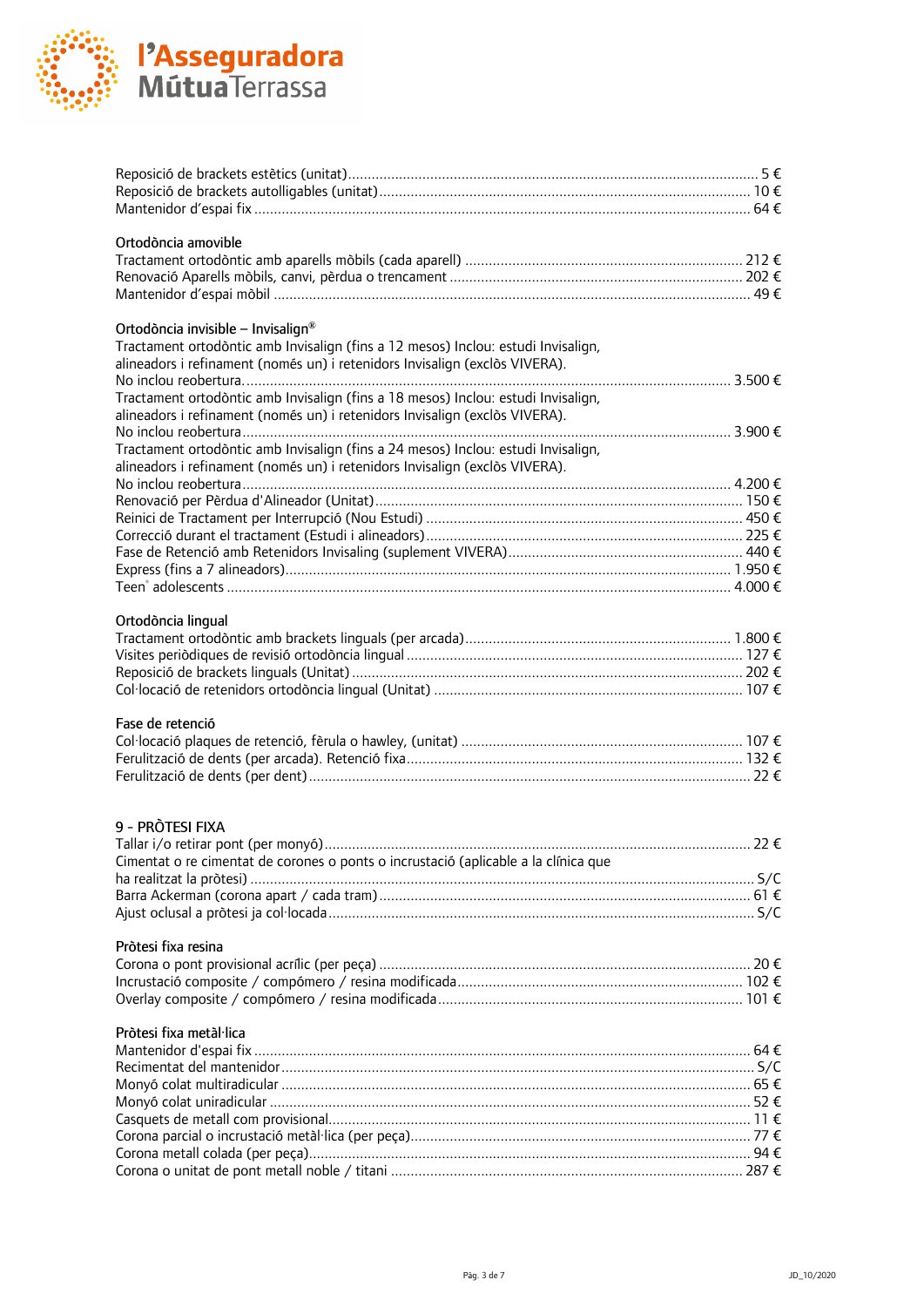| Pròtesi fixa metall ceràmica                                                                    |  |
|-------------------------------------------------------------------------------------------------|--|
|                                                                                                 |  |
|                                                                                                 |  |
| Pròtesi fixa estètica                                                                           |  |
|                                                                                                 |  |
|                                                                                                 |  |
|                                                                                                 |  |
|                                                                                                 |  |
|                                                                                                 |  |
| 9.1.- PRÒTESI AMOVIBLE                                                                          |  |
|                                                                                                 |  |
| Compostures i ajustos                                                                           |  |
| Compostures simples de pròtesis amovibles (per peça a col·locar o ganxo no col·lat)             |  |
|                                                                                                 |  |
| Compostura soldadura (cadascuna) (aplicable a les clíniques que han realitzat la pròtesis)  S/C |  |
|                                                                                                 |  |
| Rebasament de pròtesi amovible (aplicable a les clíniques que han realitzat la pròtesis)  S/C   |  |
| Rebasament amb resina o similars condicionadors de forma provisional, a la pròtesi amovible     |  |
|                                                                                                 |  |
| Ajustaments oclusals sense muntatge en articulador per a pròtesis (aplicable a les clíniques    |  |
|                                                                                                 |  |
| Ajustaments oclusals amb muntatge en articulador amb presa d'impressions estudi oclusal         |  |
|                                                                                                 |  |
|                                                                                                 |  |
|                                                                                                 |  |
| Pròtesi amovible acrílica                                                                       |  |
|                                                                                                 |  |
|                                                                                                 |  |
|                                                                                                 |  |
|                                                                                                 |  |
|                                                                                                 |  |
|                                                                                                 |  |
| Pròtesi amovible flexible                                                                       |  |
|                                                                                                 |  |
|                                                                                                 |  |
|                                                                                                 |  |
|                                                                                                 |  |
|                                                                                                 |  |
|                                                                                                 |  |
|                                                                                                 |  |
|                                                                                                 |  |
|                                                                                                 |  |
|                                                                                                 |  |
| Pròtesi Esquelètiques                                                                           |  |
|                                                                                                 |  |
|                                                                                                 |  |
|                                                                                                 |  |
|                                                                                                 |  |
|                                                                                                 |  |
|                                                                                                 |  |
|                                                                                                 |  |
|                                                                                                 |  |
|                                                                                                 |  |
| 10 - CIRURGIA ORAL                                                                              |  |
|                                                                                                 |  |
|                                                                                                 |  |
|                                                                                                 |  |
|                                                                                                 |  |
|                                                                                                 |  |
|                                                                                                 |  |
|                                                                                                 |  |
|                                                                                                 |  |

Extracciódentalireimplantació...............................................................................................................2033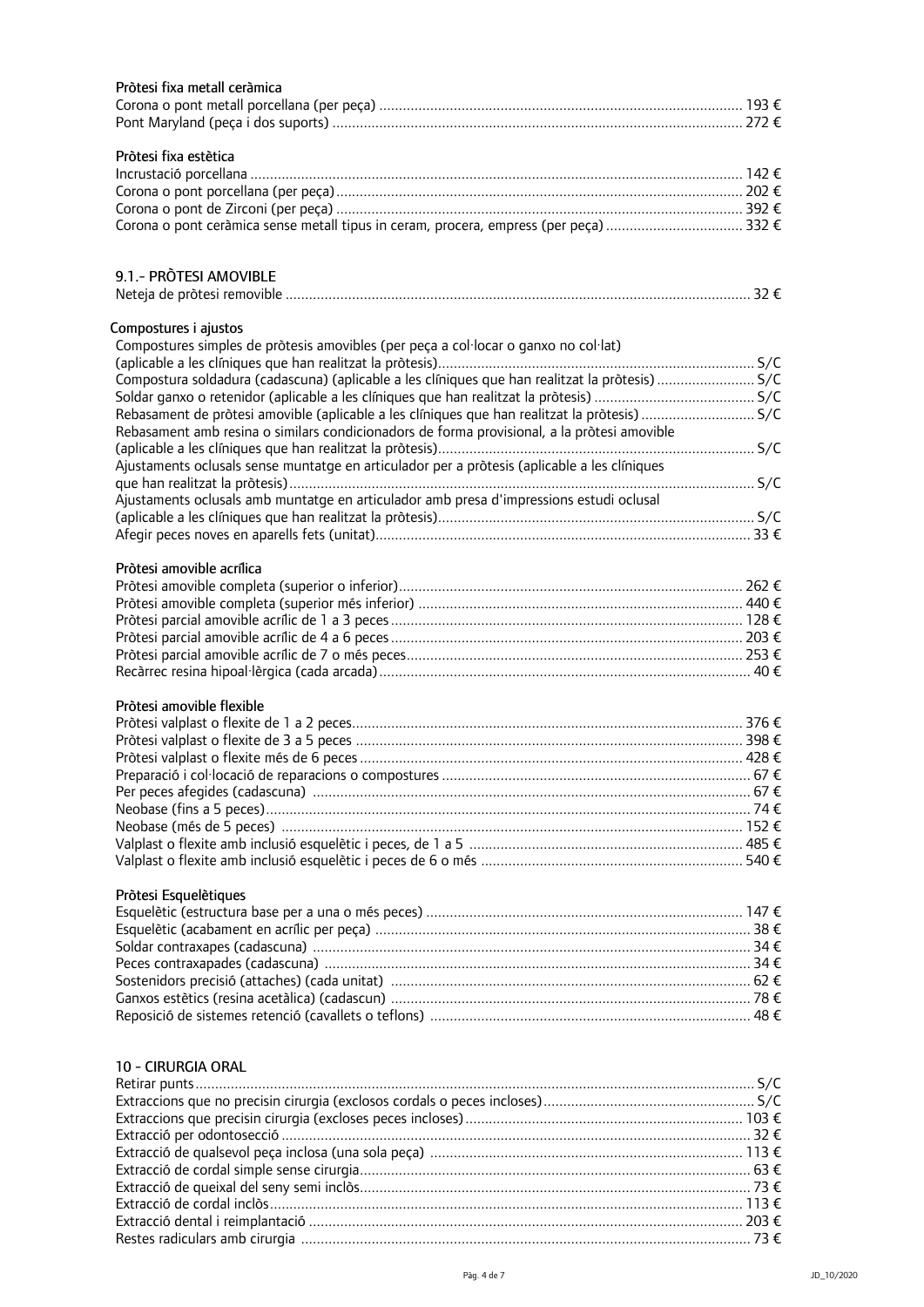

#### 11 - IMPLANTOLOGIA

| Tractament mucositis (aixecar, netejar i desbridar pròtesis) + radiografies i reinstrucciones d'higiene 67 € |  |
|--------------------------------------------------------------------------------------------------------------|--|
| Tractament periimplantitis (aixecar, netejar i desbridar pròtesis + penjoll + implantoplastia)  69 €         |  |
|                                                                                                              |  |
| Fase quirúrgica                                                                                              |  |
|                                                                                                              |  |
|                                                                                                              |  |
|                                                                                                              |  |

#### Fase protèsica

| Aditament protèsic (pilar recte / angulat) per implant (inclou pilar cimentat / cargolat, |  |
|-------------------------------------------------------------------------------------------|--|
|                                                                                           |  |
|                                                                                           |  |
|                                                                                           |  |
|                                                                                           |  |
|                                                                                           |  |
|                                                                                           |  |
|                                                                                           |  |
|                                                                                           |  |
|                                                                                           |  |
|                                                                                           |  |
|                                                                                           |  |
|                                                                                           |  |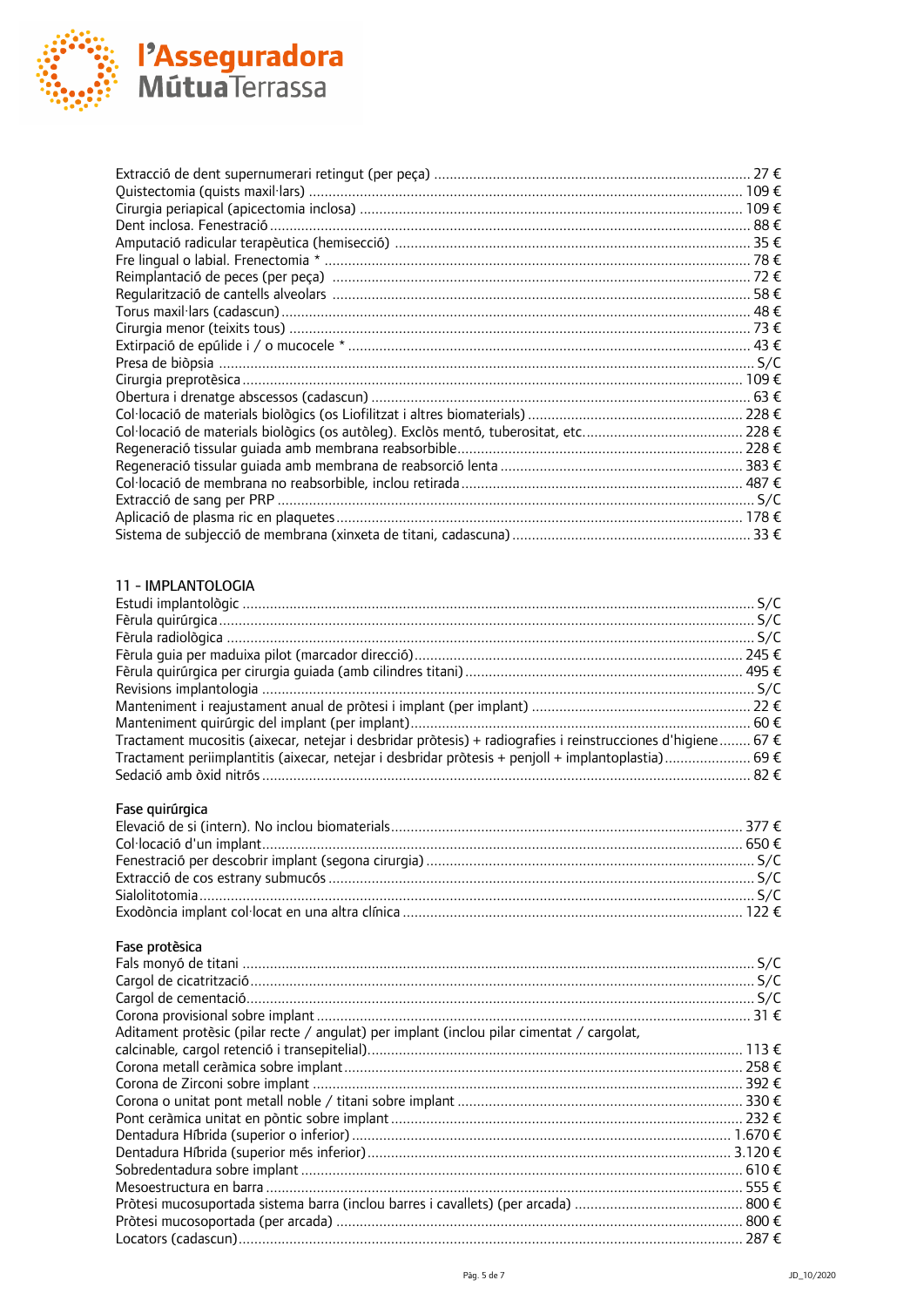| Reposició de sistemes retenció. (Cavallets o teflons o Femelles de Sobredentadura                     |  |
|-------------------------------------------------------------------------------------------------------|--|
| Càrrega immediata                                                                                     |  |
|                                                                                                       |  |
|                                                                                                       |  |
|                                                                                                       |  |
|                                                                                                       |  |
| Implants zigomàtics                                                                                   |  |
|                                                                                                       |  |
|                                                                                                       |  |
|                                                                                                       |  |
|                                                                                                       |  |
| 12 - ESTÈTICA DENTAL                                                                                  |  |
|                                                                                                       |  |
|                                                                                                       |  |
|                                                                                                       |  |
|                                                                                                       |  |
| Emblanquiments                                                                                        |  |
|                                                                                                       |  |
|                                                                                                       |  |
|                                                                                                       |  |
|                                                                                                       |  |
|                                                                                                       |  |
|                                                                                                       |  |
|                                                                                                       |  |
| Reconstruccions estètiques                                                                            |  |
|                                                                                                       |  |
| <b>Facetes</b>                                                                                        |  |
|                                                                                                       |  |
|                                                                                                       |  |
|                                                                                                       |  |
|                                                                                                       |  |
| Cimentat de carilla/faceta (per peça) (aplicable a la clínica que no s'ha realitzat la pròtesi)  62 € |  |
|                                                                                                       |  |
| Estètica Facial (Perioral)                                                                            |  |
|                                                                                                       |  |
|                                                                                                       |  |
| Àcid hialurònic nasogenià + titella + llavi (per sessió) ………………………………………………………………… 372 €              |  |
|                                                                                                       |  |
| 13 - PATOLOGIA ARTICULACIÓ TEMPOROMANDIBULAR-ATM                                                      |  |
| Tallat selectiu. Ajustament oclusal (inclou muntatge de models en articulador                         |  |
|                                                                                                       |  |
|                                                                                                       |  |
|                                                                                                       |  |
|                                                                                                       |  |
|                                                                                                       |  |
| Fèrula descàrrega                                                                                     |  |
|                                                                                                       |  |
|                                                                                                       |  |
|                                                                                                       |  |